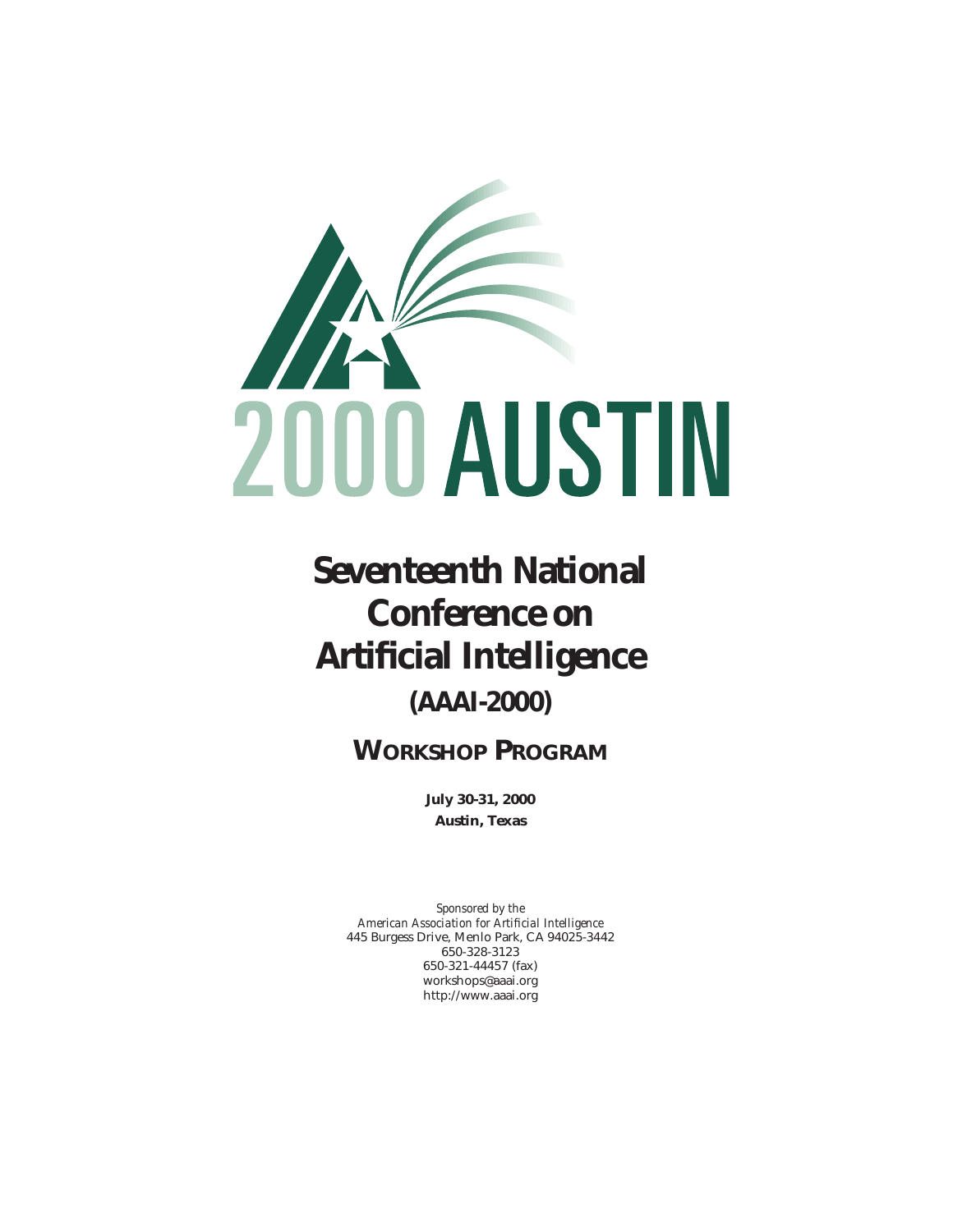AAAI is pleased to present the AAAI-2000 Workshop Program. Workshops will be held Sunday and Monday, July 30-31, 2000 (unless otherwise noted) at the Hyatt Regency Austin and the Austin Convention Center in Austin, Texas. Exact locations and dates for the workshops will be determined in early spring. The AAAI-2000 workshop program includes twenty workshops covering a wide range of topics in artificial intelligence. Workshops are one day unless noted otherwise in the individual description. Each workshop is limited to approximately 25 to 50 participants. Participation at these workshops is by invitation from the workshop organizers. Workshop registration information will be mailed directly to all invited participants. Workshops are included in the AAAI-2000 technical registration. All workshop participants must preregister for the AAAI-2000 technical conference. Workshop participants must indicate which workshop(s) they will be attending. Workshop working notes will be distributed onsite for participants only, and may be available after the conference as technical reports.

### **Submission Requirements**

Submission requirements vary for each workshop, but the key deadlines are uniform for all. Submissions for all workshops are due to the organizers on March 10, 2000. Workshop organizers will notify submitters of acceptance by March 24, 2000. Camera-ready copy is due back to workshop organizers by April 26, 2000. Please mail your submissions directly to the chair of the individual workshop according to their directions. Do not mail submissions to AAAI. For further information about a workshop, please contact the chair of that workshop.

### **Formats**

Many workshops request or require the AAAI two-column format. Links to styles, macros, and guidelines for this format are located at http://www.aaai.org/Publications/Templates/macros-link.html

### **AAAI-2000 Workshop Chair**

Marie desJardins marie@ai .sri.com

### **Contents**

- Agent Oriented Information Systems<br>■ AI and Enterprise Resource Planni
- AI and Enterprise Resource Planning /Customer Response Management Systems
- Artificial Intelligence and Music
- Artificial Intelligence and Web Search
- Constraints and AI Planning<br>■ Constraint Databases for AI
- Constraint Databases for AI
- Integration of AI and OR: Techniques for Combinatorial Optimization
- Intelligent Lessons Learned Systems
- Knowledge-Based Electronic Markets
- Learning from Imbalanced Data Sets
- Learning Grounded Representations
- Learning Statistical Models from Relational Data
- Leveraging Probability and Uncertainty in Computation
- Mobile Robotic Competition and Exhibition Workshop
- Modeling Problems in Constraint Programming
- New Research Problems for Machine Learning
- Parallel and Distributed Search for Reasoning
- Representational Issues for Real-World Planning Systems
- Spatial and Temporal Granularity
- Spatial and Temporal Reasoning for Collaborating Mobile Agents

### **Deadlines**

- March 10: Submissions due
- March 24: Notification of acceptance
- April 26: Camera-ready copy due
- July 30-31: AAAI-2000 Workshop Program

### **Deadlines**

- March 10: Submissions due
- March 24: Notification of acceptance
- April 26: Camera-ready copy and electronic papers due
- July 30-31: AAAI-2000 Workshops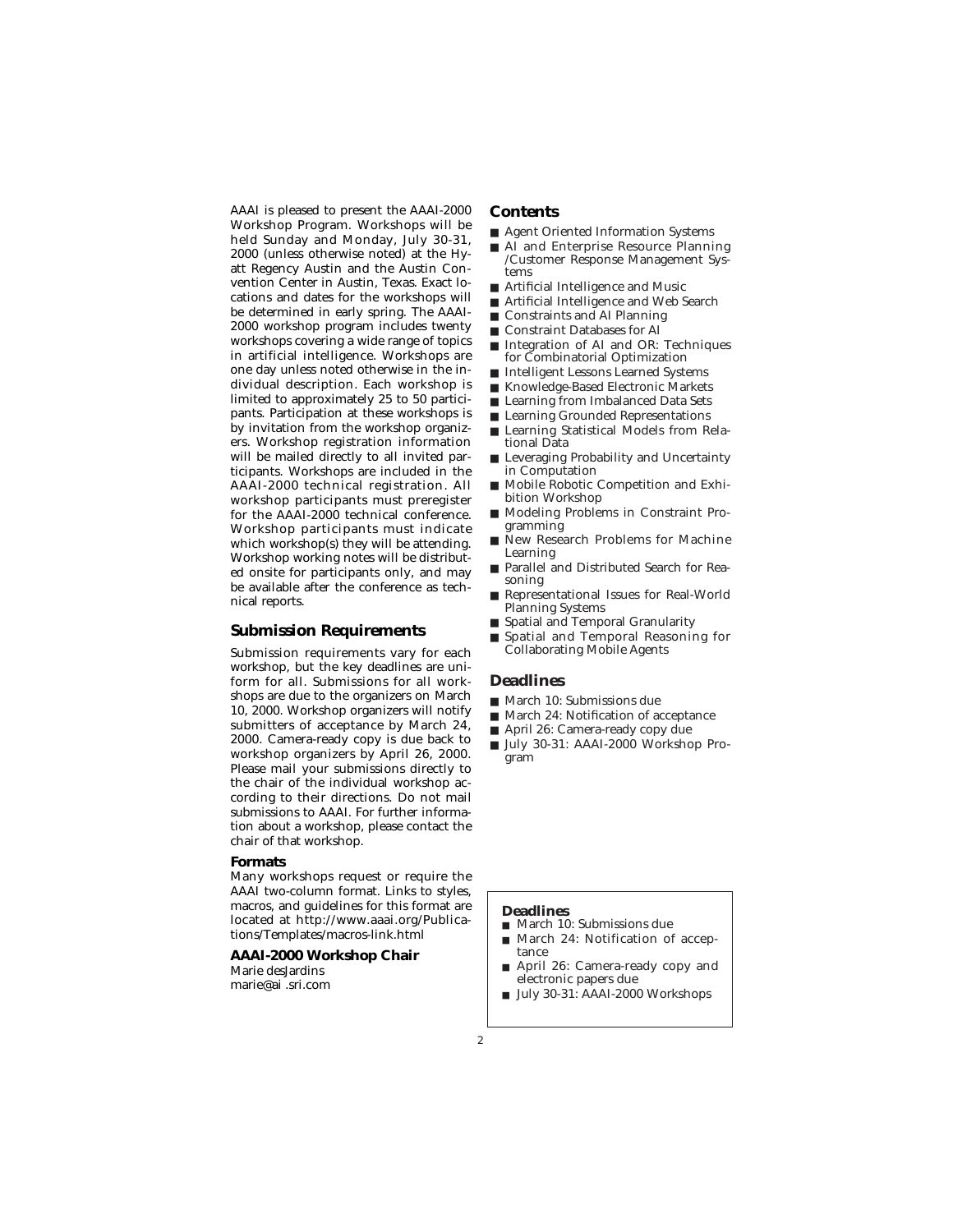### **Agent-Oriented Information Systems**

Agent-Orientation is emerging as a powerful new paradigm in computing. Concepts and techniques from artificial intelligence could well be the foundations for the next generation of mainstream information systems.

Information systems have become the backbone of all kinds of organizations today. Yet the inflexibilities in current technologies and methods have also resulted in poor performance, incompatibilities, and obstacles to change. As many organizations are reinventing themselves to meet the challenges of global competition and e-commerce, there is increasing pressure to develop and deploy new technologies that are flexible, robust, and responsive to rapid and unexpected change.

Agent concepts, which originated in artificial intelligence but which have further developed and evolved in many areas of computing, hold great promise for responding to the new realities of information systems. The workshop will focus on how agent concepts and techniques will contribute to meeting information systems needs today and tomorrow.

### **Topics**

- Agent-oriented modeling and design methods
- Models and architectures for agent-oriented information systems
- Agent-oriented requirements engineering
- Agent-oriented approaches to data integration
- Agent-based workflow management systems
- Agent-oriented enterprise modeling
- Agent-oriented business process modeling and reengineering
- Agent communication languages for business communication
- Ontologies in agent-oriented information systems

### **Format**

The technical program will include invited talks by leading experts in the field, one or more panel discussions, and contributed papers. Poster sessions are also being planned. Attendance is limited to 40 participants.

### **Submissions**

To submit a regular paper, authors should place it as a html, PostScript or pdf file on a web server and send its URL along with the title, author names, affiliations, contact information and an abstract by email to one of the workshop chairs. Papers must be of reasonable size (not exceeding 15 pages)

### **Chairs**

*Yves Lespérance,* Department of Computer Science, York University, 4700 Keele Street, North York, Ontario M3J 1P3, Canada. Voice: (416) 736-2100. Fax: (416) 736-5872. E-mail: lesperan@cs. yorku.ca

*Gerd Wagner,* Institute of Informatics, Free University of Berlin, Takust. 9, 14195, Berlin, Germany. Voice (+49 30) 838 75 170. Fax: (+49 30) 838 75 109. E-mail: gw@inf.fuberlin.de

*Eric Yu,* Faculty of Information Studies, University of Toronto, 140 St. George Street, Toronto, Ontario M5S 3G6, Canada. Voice: (416) 978-3107. Fax: (416) 971-1399. E-mail: eric.yu@utoronto.ca

### **Committee**

H.-D. Burkhard, Humboldt University; I. Ferguson, Active On-line Systems; A. Gal Rutgers; F. Dignum, Eindhoven University; A.G. Karakoulas, CIBC; G. Lakemeyer, RWTH Aachen; S. Kirn, Techn. University Ilmenau; F. Matthes, TU Harburg; J.P. Mueller, Siemens; J. Mylopoulos, University of Toronto; M. Schroeder, City Univ. London; M. Singh, North Carolina State; C. Woo, University of British Columbia.

### **Additional Information** http://www.AOIS.org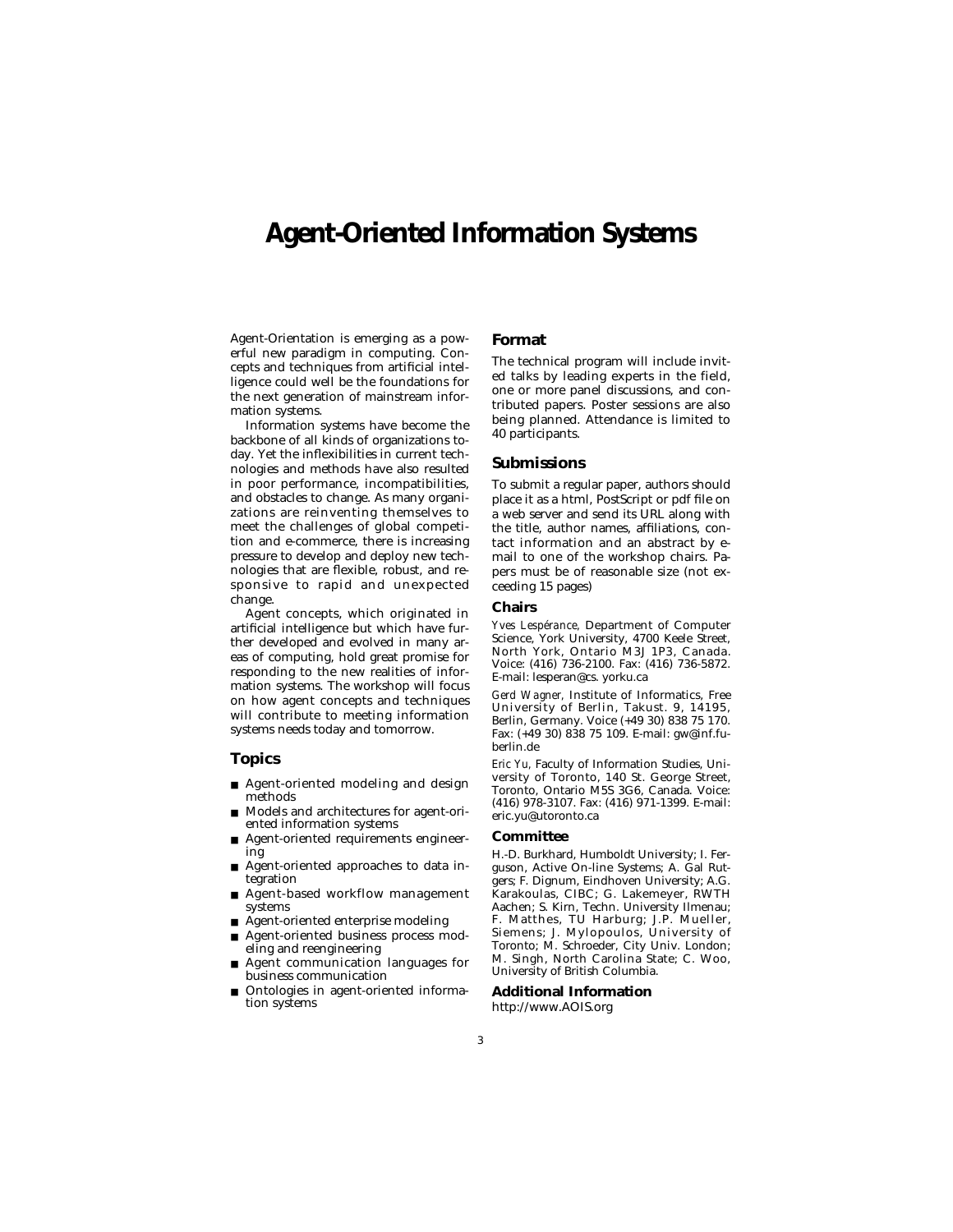# **Artificial Intelligence and Enterprise Resource Planning / Customer Response Management Systems**

This workshop will bring together key researchers in the areas of AI and knowledge management with those in enterprise resource planning (ERP) and customer response management (CRM). The aim is to start a dialogue between these groups on how AI techniques and knowledge management can support these realworld business systems throughout their life cycles, ranging from system choice to implementation to system support.

ERP systems (e.g., SAP) have been adopted by a large number of firms, including virtually all of the Fortune 500, and many middle market firms. Increasingly, these systems are being seen as providing the information backbone. CRM is becoming increasingly important as the role of the Internet allows firms to be drawn virtually closer to their customers. The role of AI and knowledge management in these systems is beginning to be articulated. This workshop will attempt to facilitate identification of major trends and opportunities in the use of AI and knowledge management.

### **Topics**

- Configuring ERP Systems
- Developing CRM Applications using AI Using Portals to Manage ERP/CRM
- Knowledge ■ Using CBR to Support ERP/CRM
- Using Constraint-based Reasoning to
- Support ERP/CRM Integrating Work Flow Into ERP Systems

### **Format**

We anticipate having one half of the day devoted to ERP systems and the other to CRM systems. We also anticipate the possibility of guest speakers and panel sessions.

### **Attendance**

This workshop is open to members of the AI or ERP or CRM communities. To ensure a creative atmosphere, attendance will be strictly limited to 40 participants. Therefore, if you wish to attend but are not submitting a paper, please submit a one-page statement of interest by the submission deadline.

### **Submissions**

Submissions should focus on the role that AI technologies and knowledge management can play in any part of the life cycle of ERP and CRM systems. Submissions must be formatted in accordance with the AAAI guidelines and submitted electronically (pdf is preferred) or four paper copies can be mailed to the workshop chair. Submissions should be made in accordance to the timetable established by AAAI for the workshops.

### **Chair**

Daniel E. O'Leary University of Southern California 3660 Trousdale Parkway Los Angeles, CA 90089-0441 Voice: 1-213-740-4856 Fax: 1-213-747-2815

### **Committee**

Daniel E. O'Leary (oleary@usc.edu); Rose Gamble (gamble@tara.mcs.utulsa.edu); Robert Plant (rplant@exchange.sba.miami. edu); Alun Preece preece@csd.abdn.ac.uk)

### **Additional Information**

www.usc.edu/schools/business/atisp/AI/ AI-Bus/AAAI-2000/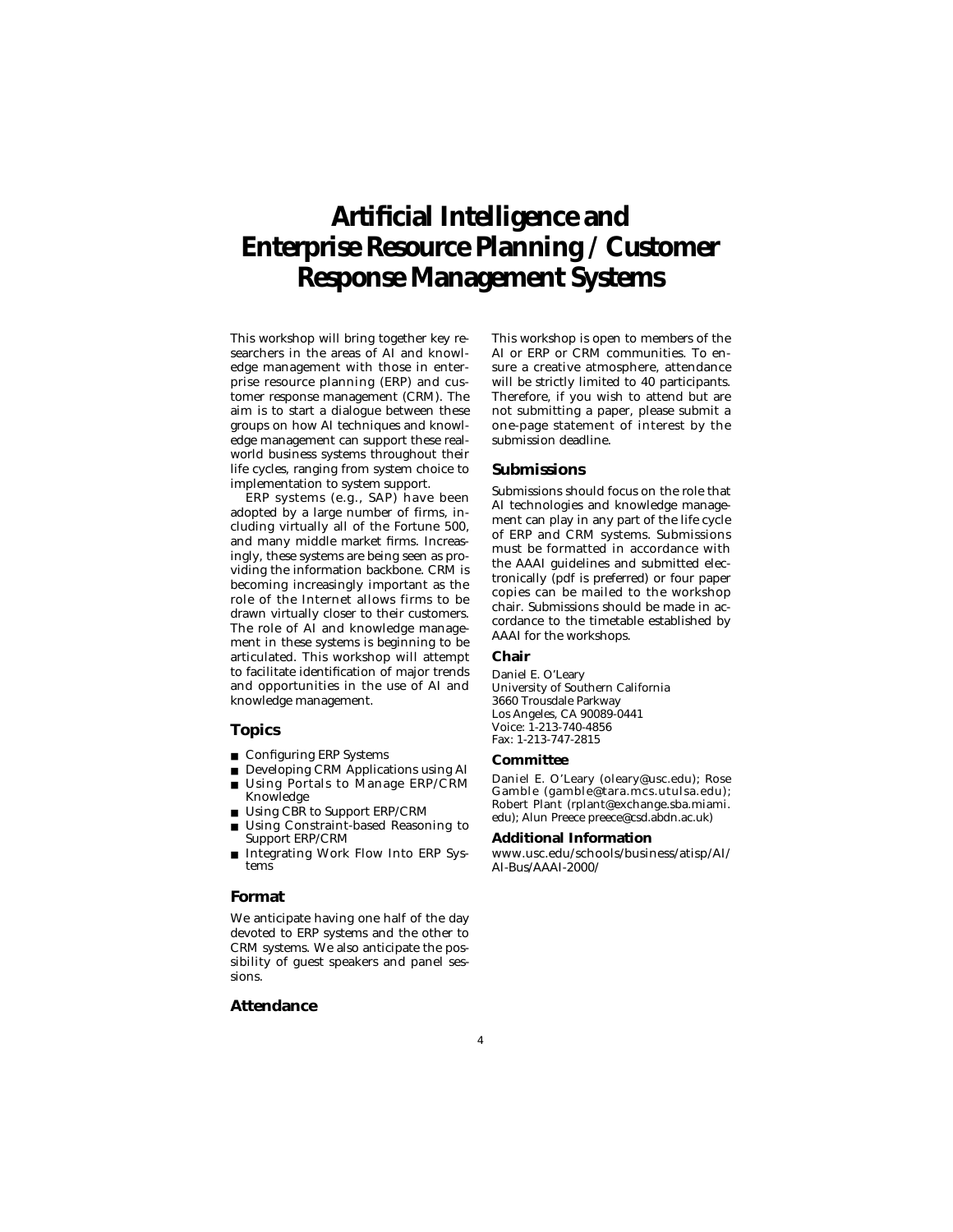# **Artificial Intelligence and Music: Towards Formal Models for Composition, Performance, and Analysis**

While the AI and music (AIM) field has an important place in AI, its relevance is more compelling than ever: increasing demand for high-quality content from web-based providers, entertainment and computer-game industries has fueled new interest in algorithms to compose and analyze music.

### **Topics**

AIM research has been mostly cognitively driven, and has yielded impressive results. Yet, this work often does not consider computational and other theoretical issues inherent in music processing and understanding. To move forward, a solid understanding of these issues must be developed. This workshop, another in a series of international AIM workshops, will address the following topics:

- Systems using formal AI techniques from such fields as machine learning and constraint-satisfaction problem solving to music processing;
- Computational models of style induction, musical performance, or composition;
- Discussion of how formal models impact traditional areas of music theory and practice; and,
- Discussion of research linking AI approaches to perceptual processing.

Potential participants are encouraged to suggest related topics.

### **Format**

The one-day workshop will include presentations by selected participants, and panel and open discussions on key topics. We encourage workshop participants to provide either live or recorded demonstrations of their research results.

### **Attendance**

Participation will be based on submitted research summaries. We anticipate admitting about 30 persons to the workshop.

### **Submissions**

Please submit a brief paper (approximately 3,000 words) describing research in progress, completed research, or position statements on the workshop topics. Instead of a paper, a short statement of interest (approximately 500 words) describing your interest in the workshop and relevant perspectives you can bring to workshop discussions may be submitted. Please include a concise description of any demonstrations that will be made.

We highly encourage e-mail submission of Postscript, PDF, or Microsoft Word documents, as attachments. Submissions should be single column and 12-point font. Hardcopy submissions are acceptable. All submissions must be sent to:

William Birmingham, The University of Michigan, EECS Department, 1101 Beal Avenue, Ann Arbor, MI 48109 USA (wpb@eecs.umich.edu). Voice: 734-936- 1590. Fax: 734-763-1260.

### **Chairs**

*William Birmingham,* University of Michigan; Roger Dannenberg, Carnegie Mellon University (Roger.Dannenberg@cs.cmu.edu); *Gerhard Widmer,* University of Vienna and Austrian Research Institute for Artificial Intelligence (gerhard@ai.univie.ac.at)

#### **Committee**

Mary Simoni, University of Michigan, USA; Francois Pachet, Sony Computer Science Laboratory, Paris; Masataka Goto, Electrotechnical Laboratory, Japan; Robert Rowe, New York University, USA; Keiji Hirata, NTT, Japan; Geber Ramalho Universidade Federal de Pernambuco, Brazil.

### **Additional Information**

Please consult the following web page: musen.engin.umich.edu/aaai2000.htm for more information.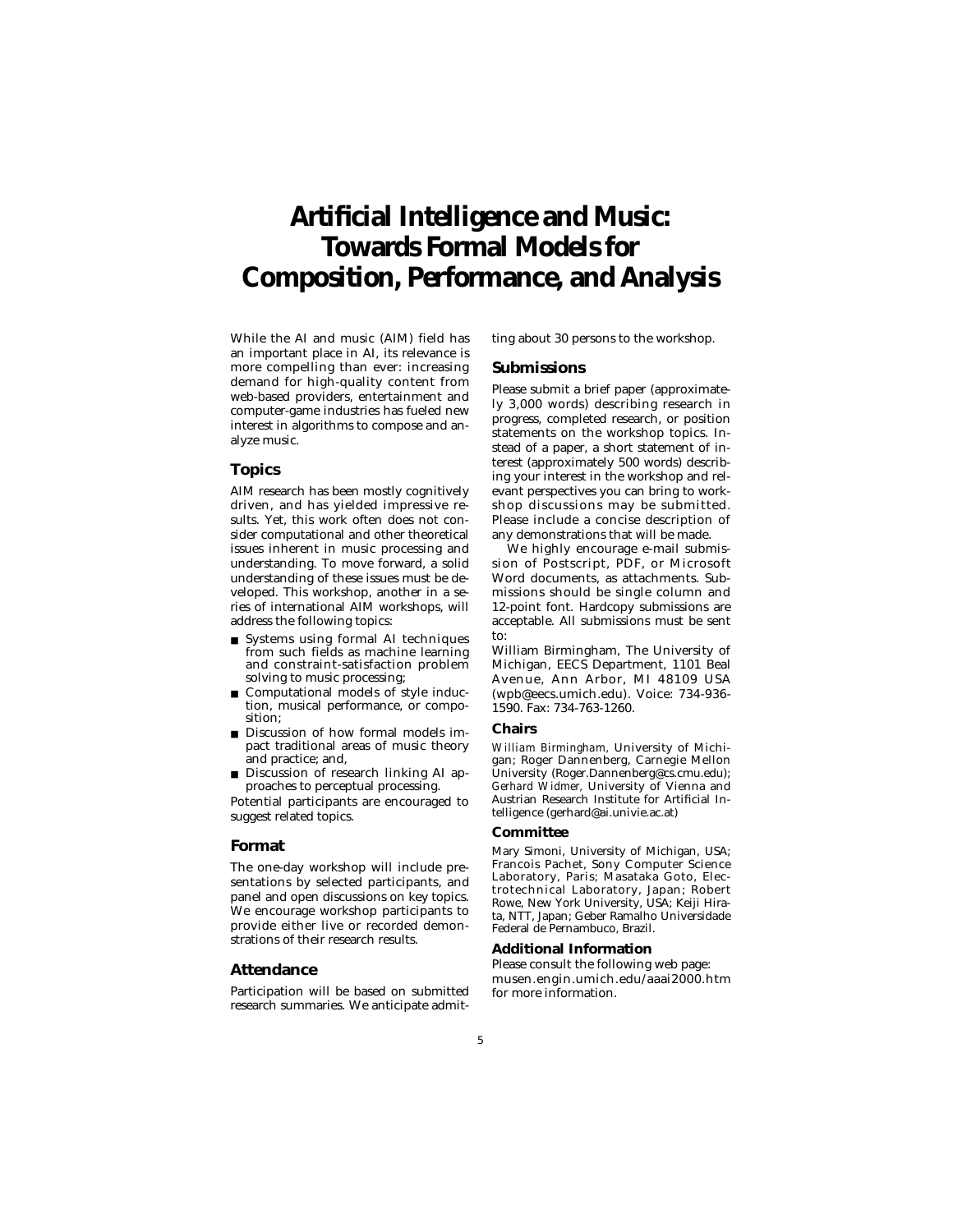### **Artificial Intelligence for Web Search**

The World wide web is one of the most important bodies of information, offering the promise of an immense diversity of knowledge. However, the web's size, rapid growth, high diversity, and erratic organization often make it difficult to find information. AI techniques can be used for organizing, searching, and classifying information on the web. A broad range of AI techniques are relevant including machine learning, autonomous agents, expert systems, knowledge representation, data mining, and natural language processing.

### **Topics**

- Web keyword search
- Topical clustering and classification of search results
- Learning to suggest keywords
- Ranking of results
- Improving search and browsing by learning from users
- Using access information (e.g. collaborative filtering)
- Personalized search and browsing
- Understanding web structure and organization
- Link analysis
- Web site/page clustering
- Computational complexity issues
- Can optimal browsing be learned?
- Web page features
- Feature extraction and knowledge representation for search
- Use of Web page metadata

### **Format**

There will be invited speakers, and regular submitted paper presentations, and above all, extensive interactions and discussions among participants. Extensive discussions that we plan will encourage the right kind of interactive atmosphere during the workshop.

Submissions from all disciplines related to using AI to find information on the web are welcome. Speakers will be topically grouped, and presentations will be followed by a moderated discussion on each topic. In a final plenary session, directions for joint post-workshop efforts will be discussed. An opportunity to give demonstrations of research prototypes and techniques may be provided.

To encourage discussions, accepted contributions and discussion topics will be published on the web at archive. org/kurt/aaai2k\_workshop.html before the workshop. As a consequence, the background of all participants will be known beforehand, so that presentations and discussions can focus on the technical questions. Participants will be encouraged to prepare questions for speakers.

### **Attendance**

The workshop will be of interest to academics, graduate students, and industry researchers/engineers.

### **Submissions**

Submissions should be between two and six pages and be formatted using the standard AAAI guidelines. Papers should be submitted electronically in PostScript or PDF format (as a MIME attachment to an ascii cover letter) via e-mail to kurt@archive.org. Submission of a second copy of each paper in HTML format is highly welcome.

### **Chairs**

Kurt Bollacker, Internet Archive (kurt@archive.org); Justin A Boyan, NASA Ames Research Center (jboyan@mail. arc.nasa.gov); Lee Giles, NEC Research Institute (giles@research.nj.nec.com); Haym Hirsh, Rutgers University (hirsh@cs. rutgers.edu); Steve Lawrence, NEC Research Institute (lawrence@research.nj.nec.com)

### **Committee**

See archive.org/kurt/aaai2k\_workshop. html for a listing of the program committee and additional details.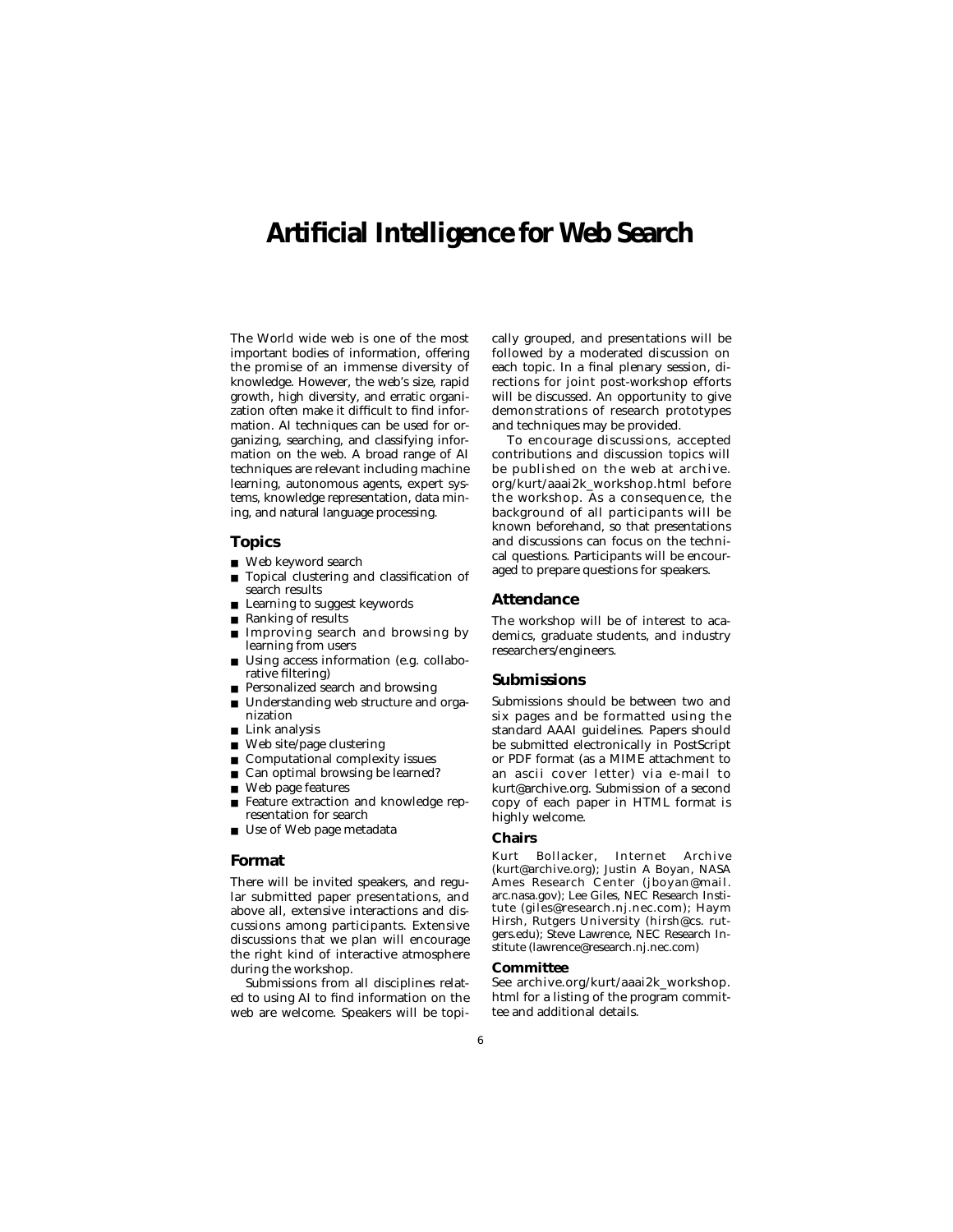### **Constraints and AI Planning**

The management of constraints is an integral part of today's planning systems. It includes the simple orderings in POP systems as well as the exclusion relations of today's cutting-edge Graphplan-based planners. The need for expressive formalisms with efficient propagation and refinement techniques to extract solutions will grow further given the ongoing orientation toward real-world problems, which are constrained as regards temporal, spatial and many other resources. Constraint programming has much to contribute in this domain.

The workshop will bring together researchers from the AI planning and the constraint programming(including SAT) communities. Despite early work to integrate activity planning and constraint reasoning, there has been little recent exchange between these communities. New interest is now being shown and results from the SAT field have already been integrated in some planners. The workshop will promote communication between researchers and seeks to highlight new and interesting ideas for combining planning with constraint programming.

### **Topics**

- Hybrid systems: separate planners and constraint solvers
- Integrated systems
- Rich plan representations allowing for a variety of constraints
- Planning with resource constraints
- Planning with nontrivial optimization goals
- Specialized propagation techniques and labeling heuristics
- Planning as constraint satisfaction/optimization
- Extended CSP frameworks for handling planning problems

In addition to paper presentations, there will be invited talks and panel discussions addressing the following topics:

■ What can constraint programming of-

fer in terms of planning? What kind of problems can be tackled with which techniques?

■ How does a planning problem differ from a constraint satisfaction problem? Can we - and, if so, how can we cope with these differences?

### **Attendance**

Attendance will be limited to 40 participants. Participants will be selected based on refereed submissions. If you wish to attend but are not submitting a paper, please send a one-page statement of interest by the submission deadline.

### **Submissions**

Paper submissions should be no longer than six pages. Guidelines for the submission format can be found at www. aaai.org/Publications/Templates/macroslink.html

Papers may be submitted by e-mailing a document's URL to the workshop chair. If this is not possible, please contact the workshop chair. Accepted submissions will be distributed and included in an AAAI Press technical report.

### **Chair**

Alexander Nareyek, GMD FIRST

Kekulèstrafle 7, D - 12489 Berlin

Germany. Voice: +49 177 792 37 36. Fax: +49 30 6392 1805. E-mail: alex@ first.gmd.de

### **Committee**

Eugene C. Freuder, University of New Hampshire; Ulrich Geske, GMD FIRST; Subbarao Kambhampati, Arizona State University; Henry Kautz, AT&T Labs; Nicola Muscettola, NASA Ames ; Alexander Nareyek (chair), GMD FIRST; Austin Tate, University of Edinburgh; Peter van Beek, University of Alberta

### **Additional Information**

www.ai-center.com/events/aaai-2000-ws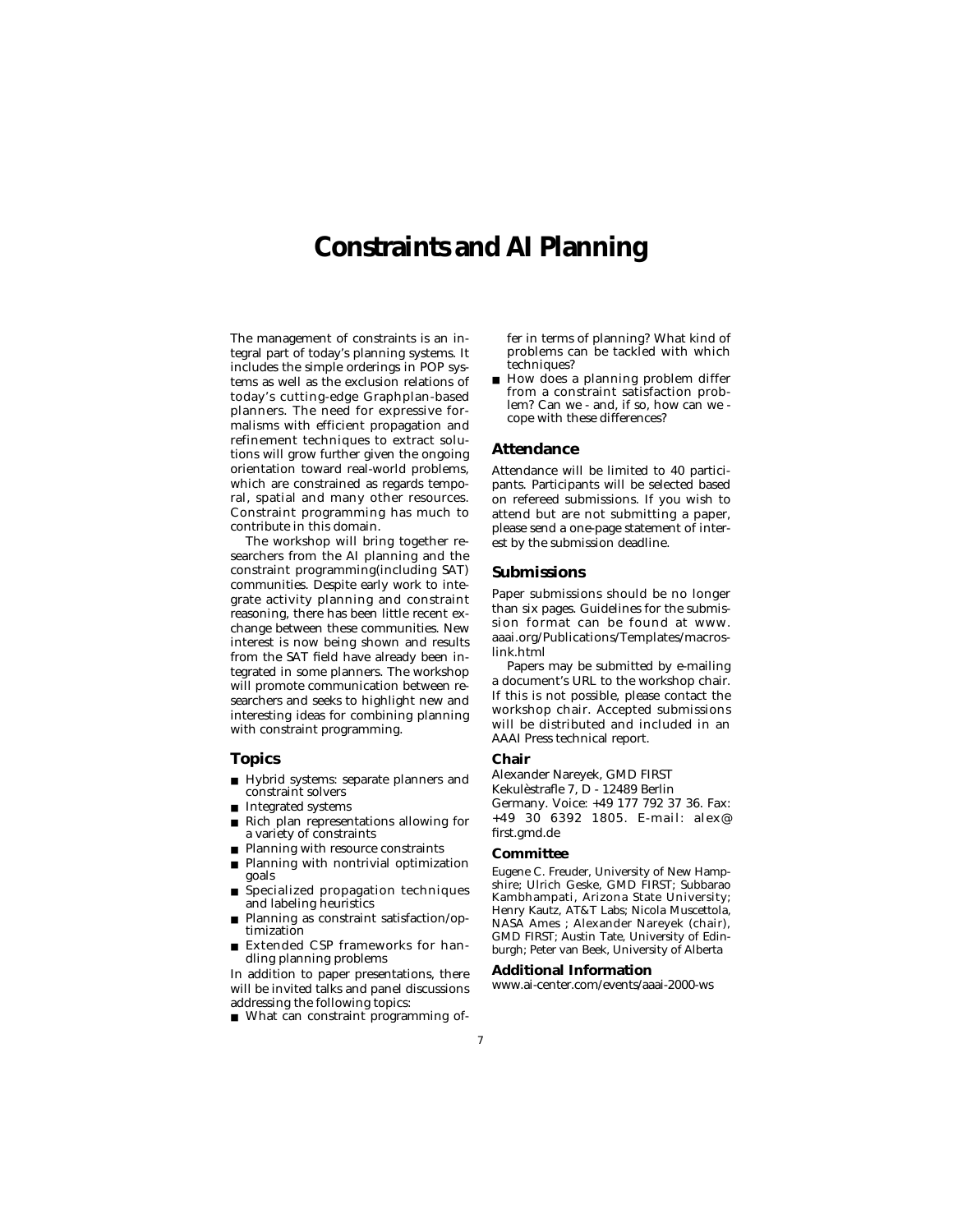# **Constraint Databases for AI**

The last few years have seen a growing interest in the use of constraint databases for supporting several problems considered by AI researchers. This workshop focuses on the use of constraint databases for such problems.

### **Topics**

- Constraint-based agents
- Planning and scheduling with temporal constraints
- Robotics with 3-D spatio-temporal constraints
- Knowledge Acquisition Systems with constraints representations
- Dealing with incomplete information or uncertainty
- Constraint-based search strategies

### **Goals**

To achieve cross-fertilization between research in AI and research on constraint databases. On the one hand, AI researchers will learn about databases in general and in particular about constraint database systems that they may use as problem solving tools. On the other hand, constraint database researchers will learn more about AI problem solving needs and explore further opportunities for system development.

### **Format**

The workshop format will be a mix of paper presentations, invited talks, panel discussions, and plenary sessions.

### **Attendance**

Attendance will be limited to between 25- 50 active participants.

### **Submissions**

Potential presenters should submit three hard copies of a paper to one of the addresses below. Please follow the AAAI guidelines for length and format. Selection of papers will be mainly based on relevance, clarity, and significance. Accepted submissions will be distributed and included in an AAAI Press technical report. We also welcome suggestion for panel topics and nominations for panel members.

### **Cochairs**

Marc Gyssens University of Limburg (LUC) B-3590 Diepenbeek, Belgium E-mail: gyssens@charlie.luc.ac.be Voice: +32 (11) 26 82 48 Fax: +32 (11) 26 82 99 www.luc.ac.be/research/groups/theocomp Peter Revesz Dept. of Computer Science & Engineering University of Nebraska-Lincoln Lincoln, Nebraska 68588 E-mail: revesz@cse.unl.edu Voice: (402) 472-3488 Fax: (402) 472-7767 www.cse.unl.edu/~revesz

### **Additional Information**

www.cse.unl.edu/~revesz/CDBinAI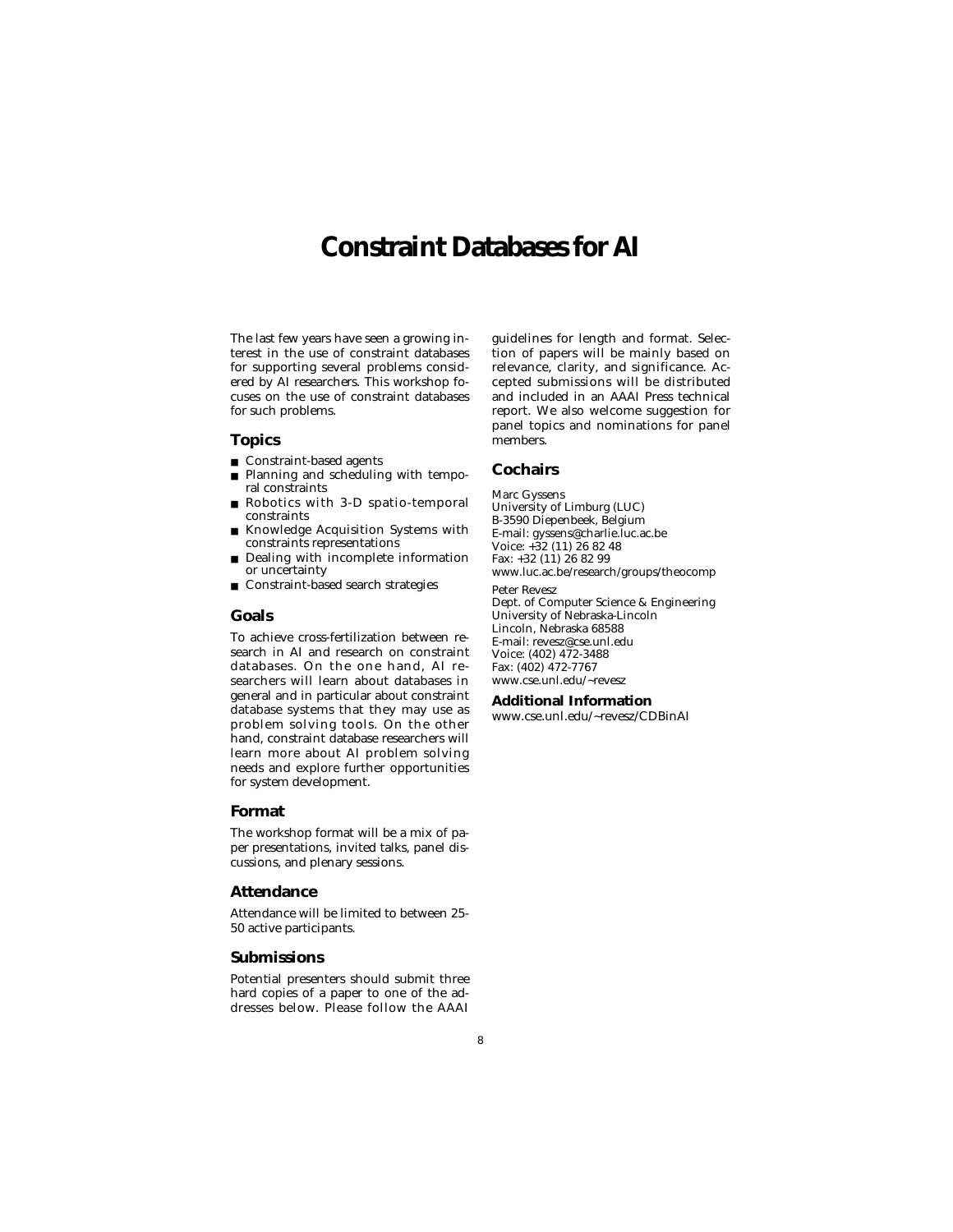# **Integration of AI and OR Techniques for Combinatorial Optimization**

The factory floor does not know the difference between local search and integer programming. It either does or does not work at peak performance—how you get there is irrelevant. In fact there are good reasons to believe that artificial intelligence and operations research (OR) techniques will combine synergistically to provide better results on large realistic problems than techniques from either field alone.

OR has a rich history of sophisticated mathematical techniques, many of which build on linear programming for generating a global view of large, complex optimization problems. By contrast, AI and constraint programming approaches emphasize constraint propagation and often embody creative search strategies. Historically, there has been a significant overlap in the area of local search. The workshop aims at fostering research that crosses the traditional boundaries between AI and OR approaches to combinatorial optimization and especially encourages submissions on practical applications in the area of planning and scheduling.

### **Topics**

- Applications of hybrid techniques, in particular to planning and scheduling: AI planning, production planning and scheduling, inventory management, vehicle routing
- Integration and hybrids between AI and OR approaches, i.e. constraint programming and linear/integer programming, pseudo-Boolean methods
- Common solver frameworks integrating cutting planes, intelligent backtracking, search heuristics, or coupled search spaces
- Iterative repair, local search, integer local search and combinations with linear programming
- Modeling frameworks: constraint languages, extensions of mixed integer linear programming models, hybrid languages
- Customized branch-and-cut and column generation approaches
- Lagrangean and other relaxations, decomposition techniques

### **Format**

The format of the workshop will be a mixture of presentations and discussions. Presentation time will be mostly devoted to papers, along with an invited talk, and a panel. Discussions should address domains that might be particularly amenable to combined AI/OR approaches, as well as reports on successes and failures in applying hybrid techniques to realistic problems.

### **Attendance**

Participation will be by invitation only, limited to 25–50 persons. Please submit a research or position paper of no more than six pages, or a short paper (1 or 2 pages), addressing an important issue or describing an interesting lesson learned.

### **Submissions**

Send electronic submissions (preferred) to James Crawford. Papers may be in PostScript, PDF, or Microsoft Word format, or submit three hard copies.

#### **Committee**

*Cochairs:* James M. Crawford (jc@i2.com), and J. Paul Walser (walser@i2.com), i2 Technologies, 5005 W. Royal Lane, Irving, TX 75063, Fax 972-536-3029

Alexander Bockmayr, Universite de Nancy, LORIA; John Hooker, Carnegie Mellon University; Dana Nau, University of Maryland; Martin Savelsbergh, Georgia Institute of Technology; Bart Selman, Cornell University; Peter Van Beek, University of Alberta

### **Additional Information**

www.i2.com/workshops/aaai2000/aaaior.h tml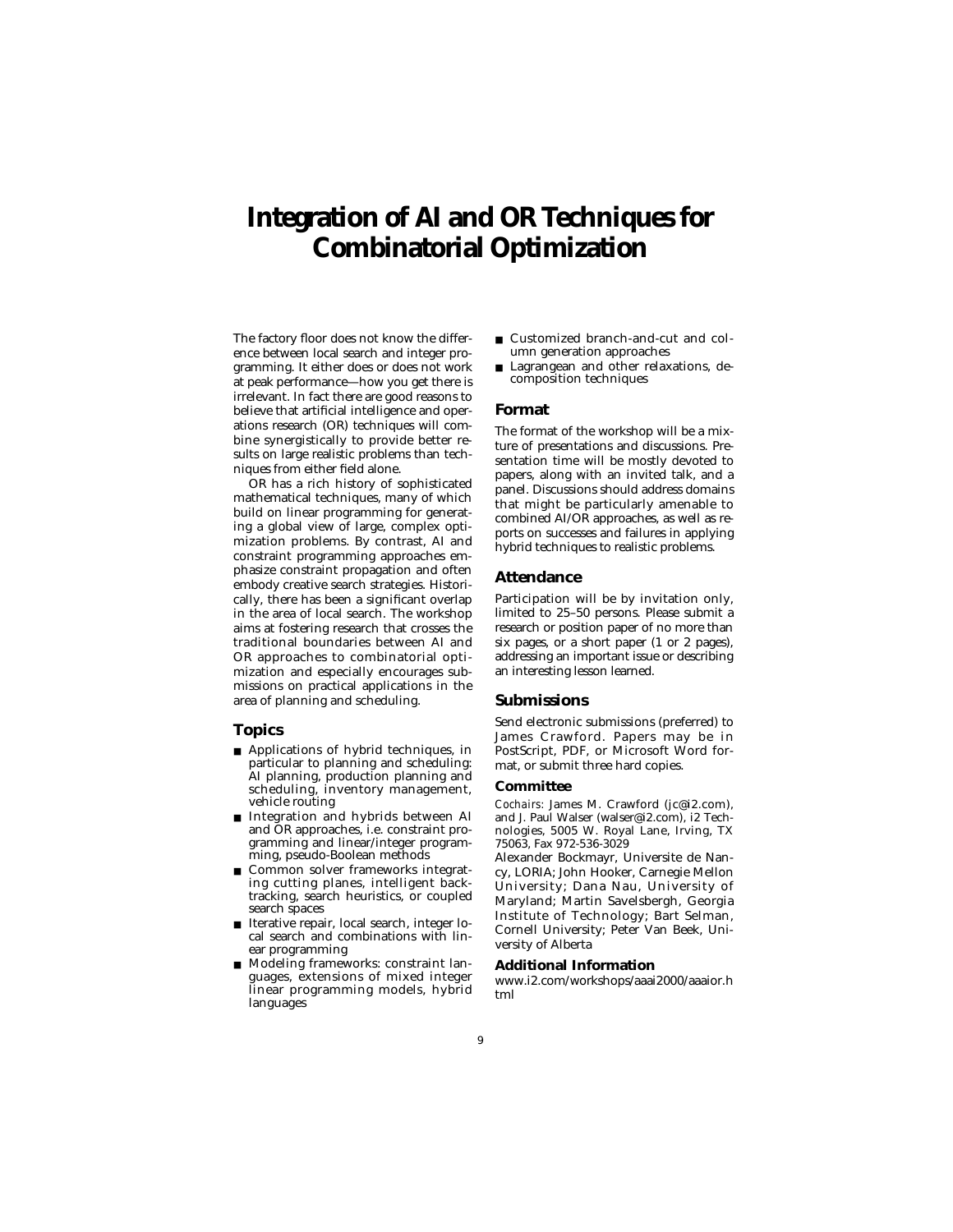### **Intelligent Lessons Learned Systems**

Lessons learned (LL) systems capture and store experiential knowledge for reuse in subsequent decision-making tasks. This is a central focus of knowledge management (KM) efforts in government and commercial organizations, and many systems for lessons learned (and related) systems are maintained on the WWW or intranets. Several open AI research issues (such as knowledge representation) exist concerning the development, evaluation, and deployment of these types of systems. This motivates the need for more dialogue among AI and KM researchers, and with developers of LL and similar systems, to identify existing approaches, explain their limitations, and suggest AI techniques for improving their utility.

### **Topics**

- Text processing (for example, textual CBR, latent semantic indexing, natural language) techniques for LL systems
- AI techniques (for example,, CBR, ML, IR, IE) for representing (e.g., ontologies), acquiring, retrieving, and maintaining lesson repositories and related KM objects
- Intelligent KM processes for LL and related systems (such as for knowledge sharing, acquisition, communication, capture, storage, and reuse of experience)
- Surveys/critiques of LL, best practices, and alert systems
- Integrated LL systems

### **Format**

This workshop will include invited talks by experts on LL systems who will overview the state-of-the-art on related issues, KM experts on corporate/organizational memories, and AI experts who have investigated LL tools. Selected submissions will also be invited for presentation. However, a majority of time will be devoted to focussed discussion topics on intelligent LL systems. A panel session will address potential uses of LL repositories.

### **Attendance**

Limited to 50 attendees.

### **Submissions**

Please submit a short (maximum of 4 pages) PostScript or Microsoft Word submission, using AAAI's double-column format, or a brief statement of interest. Accepted paper submissions will be included in a AAAI Press technical report. Please e-mail or send hardcopy submissions to: Rosina Weber

Naval Research Laboratory, Code 5510 4555 Overlook Ave, SW Washington, DC 20375-5337 weber@aic.nrl.navy.mil Voice: (202) 767-2685 Fax: (202) 767-3172 (FAX)

### **Committee**

David W. Aha (Cochair), NRL (aha@aic.nrl.navy.mil); Kevin Ashley, University of Pittsburgh (ashley+@pitt. edu); Irma Becerra-Fernandez, Florida International University (becferi@fiu.edu); L. Karl Branting, University of Wyoming (karl@index.uwyo.edu); Jay Liebowitz, University of Maryland, Baltimore County (liebowit@umbc.edu); J. Robert Lucas, Joint Warfighting Center (lucasr@jwfc. acom.mil); Rosina Weber (Cochair), University of Wyoming (weber@aic.nrl.navy. mil)

### **Additional Information**

www.aic.nrl.navy.mil/AAAI00-ILLS-Workshop/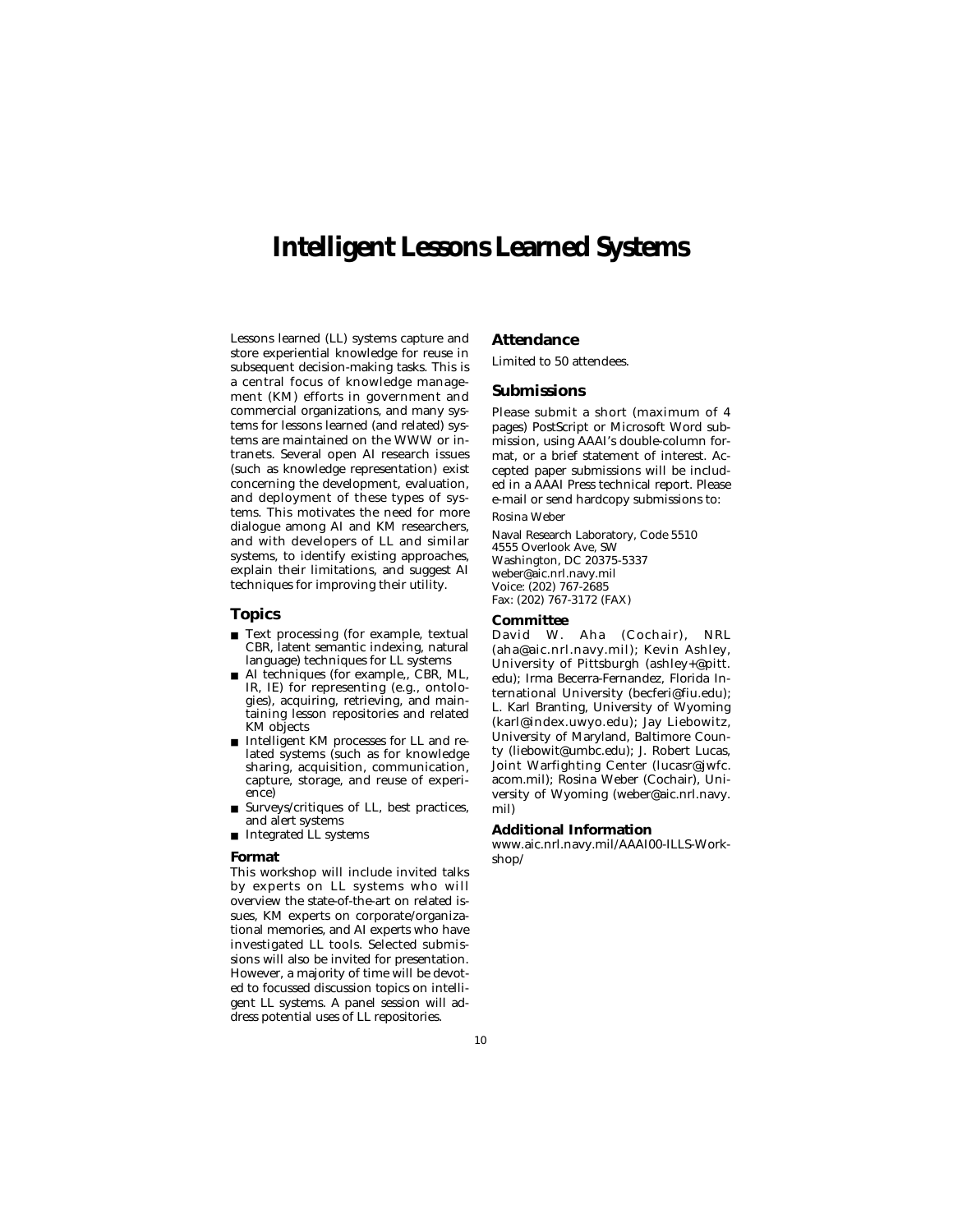### **Knowledge-Based Electronic Markets**

This workshop will address the challenges, opportunities, and practical applications of knowledge-based electronic markets (e-markets). By e-markets, we mean markets on the web (or large interenterprise private networks) where buyers interact and transact with sellers. e-markets also include infrastructure support and mediation services and players, such as for yellow pages, catalogs, shopping search, advertising, sales assistants, brokering, aggregation, infomediaries, reputation and trust management, authentication, and payments. By knowledgebased, we mean using automated techniques for knowledge representation and reasoning, learning, and communication, for example, in intelligent agents.

### **Topics**

We encourage submissions about practical applications and techniques, businessto-business applications, supply chain management, the use of XML and XMLbased mark-up languages, developing and using shared ontologies, the evolution of standards for e-markets (e.g., for agent communication, contracts, XML-encoded information, and domain-specific ontologies), practical recommender services, data mining and machine learning in emarkets, online product and service catalogs, languages and techniques for product and service descriptions and configuration, languages and protocols for automatic negotiation, the integration of decision support systems for e-market applications, and discussion of relevant technical issues underlying important policy questions such as privacy and the protection of intellectual property.

### **Format and Submissions**

The workshop will be a mix of presentations, panels and discussions. Participation will be limited and by invitation only, with preference given to people who have submitted a paper. We invite paper submissions of three kinds: technical papers which report on completed or ongoing research, application descriptions that focus on knowledge-based aspects of a prototype or fielded application, and position papers that describe opportunities, challenges, or problems. Accepted submissions will be included in the workshop notes and will be published as a AAAI technical report. Papers must be submitted electronically (PostScript or PDF) via the KBEM web site.

### **Committee**

The workshop cochairs are Tim Finin, University of Maryland Baltimore County (finin@cs.umbc.edu, 410-455-3522, fax: 410-455-3969) and Benjamin Grosof, IBM T.J. Watson Research Center (grosof@ us.ibm.com, 914-784-7783, Fax: 914-784- 7455). A complete list of the organizing committee and program committee is available at the KBEM web site.

### **Additional Information**

Further details on the workshop, instructions for submitting papers and position statements, and instructions for requesting an invitation to participate can be obtained at the KBEM web site (www.igec. umbc.edu/kbem/) or from one of the workshop organizers.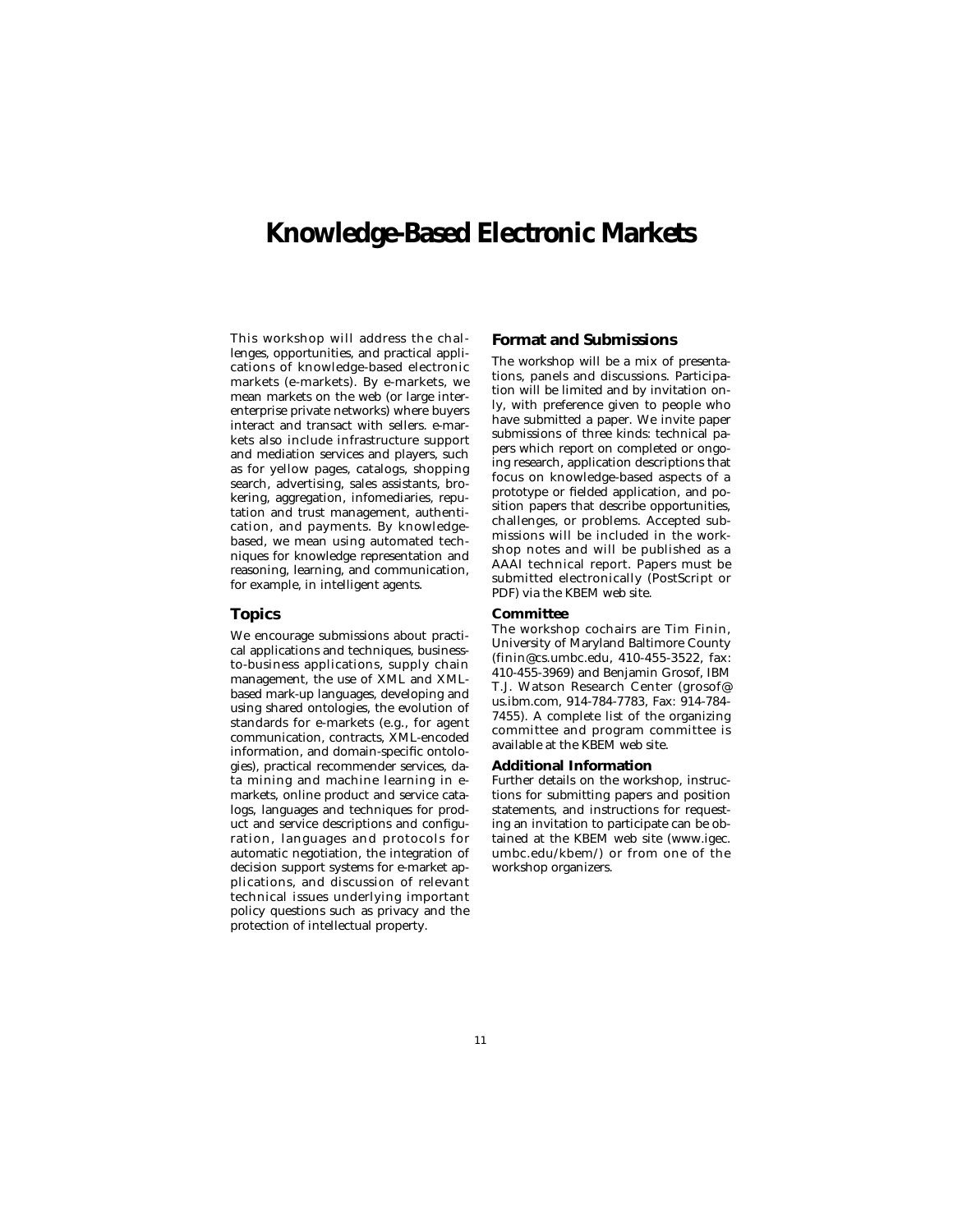### **Learning from Imbalanced Data Sets**

The majority of learning systems previously designed and tested on toy problems or carefully crafted benchmark data sets usually assumes that the training sets are well balanced. Unfortunately, this balanced assumption is often violated in real world settings. Indeed, there exist many domains for which some classes are represented by a large number of examples while the others are represented by only a few.

Although the imbalanced data set problem is starting to attract researchers' attention, attempts at tackling it have remained isolated. It is our belief that much progress could be achieved from a concerted effort and a greater amount of interactions between researchers interested in this issue. The purpose of this workshop is to provide a forum to foster such interactions and identify future research directions.

### **Topics**

- Novel techniques for dealing with imbalanced data sets:
- Techniques for over-sampling the minority class.
- Techniques for down-sizing the majority class.
- Techniques for learning from a single class.
- Techniques for internally biasing the learning process.
- Other approaches.

pervised learning.

■ Comparing the various methodologies. ■ The data imbalance problem in unsu-

### **Format**

The workshop will consist of several sessions concentrating on the themes identified above. The workshop will conclude with a panel of distinguished guests commenting on the presentations of the day, discussing future directions, and opening the floor for general discussion.

### **Attendance**

This workshop is open to all members of the Machine-Learning, Data-Mining, Statistics and Connectionist communities interested in the data imbalance problem. Attendance is limited to 65 participants.

### **Submissions**

Authors are invited to submit papers on the topics outlined above or on other related issues. Submissions should be 6 pages, and be in line with the AAAI style sheet. Electronic submissions, in Postscript format, are preferred and should be sent to Nathalie Japkowicz at nat@cs.dal.ca. Alternatively, four hard copies of the papers can be sent to:

Nathalie Japkowicz Faculty of Computer Science DalTech/Dalhousie University 6050 University Avenue Halifax, N.S. Canada, B3H 1W5 Voice: (902) 494-3157 Fax: (902) 492-1517

### **Committee**

*Cochairs:* Robert Holte, University of Ottawa (holte@site.uottawa.ca); Nathalie Japkowicz, Dalhousie University (nat@cs.dal.ca); Charles Ling, University of Western Ontario (ling@csd.uwo.ca); Stan Matwin University of Ottawa (stan@site.uottawa.ca)

### **Additional Information**

borg.cs.dal.ca/~nat/Workshop2000/workshop2000.html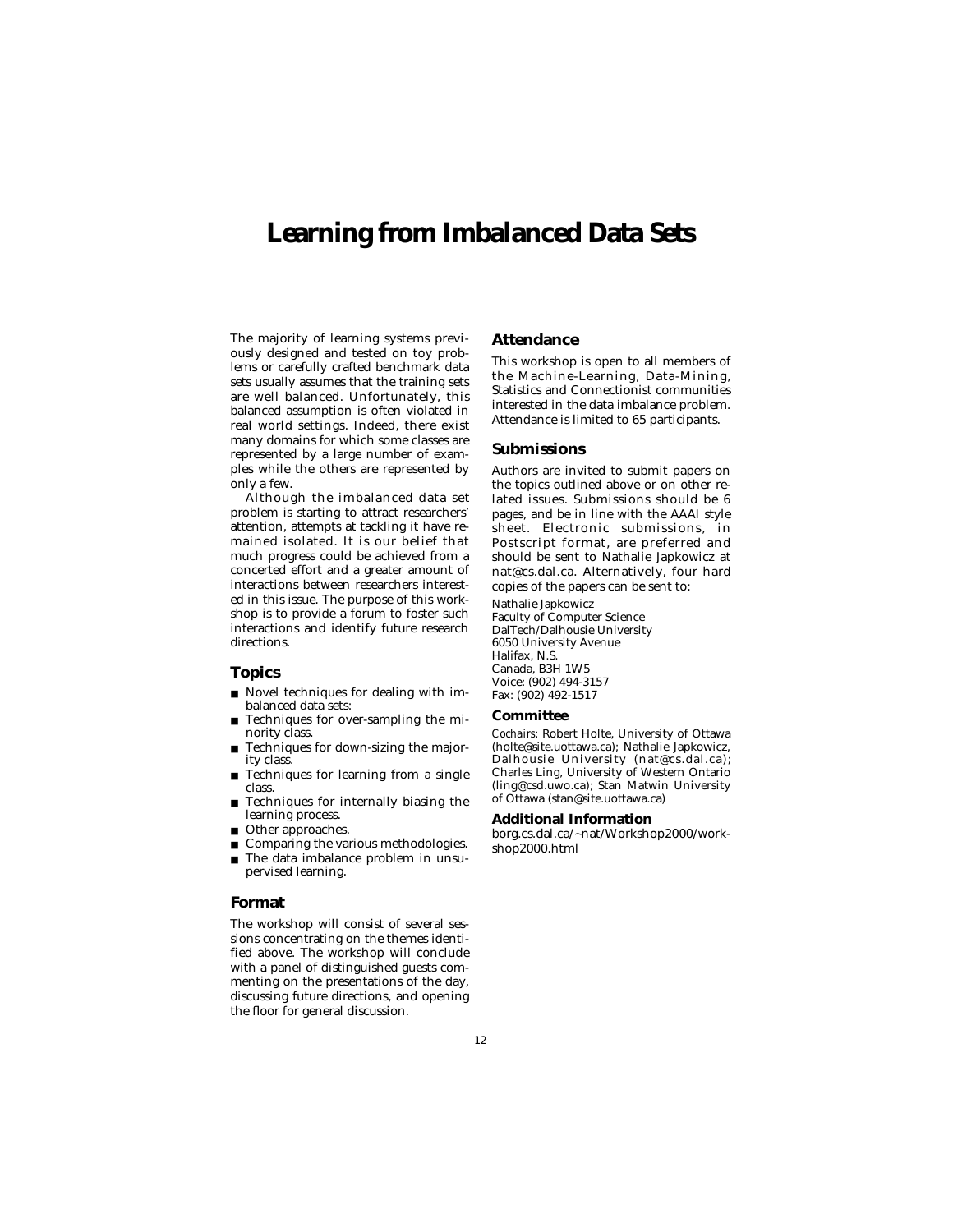### **Learning Grounded Representations**

Situated agents need representations of their environment to engage in a variety of activities, like planning, reasoning and communicating with other agents. The traditional approach of hand-coding representations is often quite difficult, especially for robotic agents with rich sensing abilities that exist in dynamic and uncertain environments. Ideally, situated agents would construct symbolic representations of their environments that are based on (i.e. grounded in) whatever raw sensory information they have available.

The goal of the workshop is to identify the state of the art in learning grounded representations and the technical challenges for future research.

### **Topics**

We welcome submissions on the following and related topics:

- Learning algorithms and representations.
- Identifying relevant sensory information, both across sensors and time.
- Appropriate learning biases, both domain specific and domain general.
- Learning algorithms and representations for dynamic environments.
- The nature and scope of prior structure necessary for learning grounded representation.
- Work in philosophy and psychology that can guide the design and implementation of learning systems.
- The acquisition and grounding of ontological distinctions.

### **Format**

The workshop will consist of technical presentations, an invited speaker, a panel discussion, and a general discussion at the end of the day to identify broad themes and promising directions.

### **Attendance**

Attendance will be limited to 50 participants.

### **Submissions**

Persons interested in participating should submit a short paper (no more than six pages) or a position statement (no more than two pages). Submit electronically (preferred) to oates@cs.umass.edu, or mail three hard copies to either of the cochairs. Postscript and Word are acceptable formats for electronic submissions.

### **Cochairs**

Paul R. Cohen Computer Science Department, LGRC University of Massachusetts, Box 34610 Amherst, MA 01003-4610 E-mail: cohen@cs.umass.edu Voice: 413-545-3613 Fax: 413-545-1249 Tim Oates Computer Science Department, LGRC University of Massachusetts, Box 34610 Amherst, MA 01003-4610 E-mail: oates@cs.umass.edu Voice: 413-545-3613 Fax: 413-545-1249

### **Committee**

Carole Beal, University of Massachusetts at Amherst (cbeal@psych.umass.edu); Benjamin Kuipers, University of Texas at Austin (kuipers@cs.utexas.edu); Luc Steels, Vrije Universiteit Brussel (steels@arti.vub.ac.be)

### **Additional Information**

eksl-www.cs.umass.edu/aaai2000-workshop/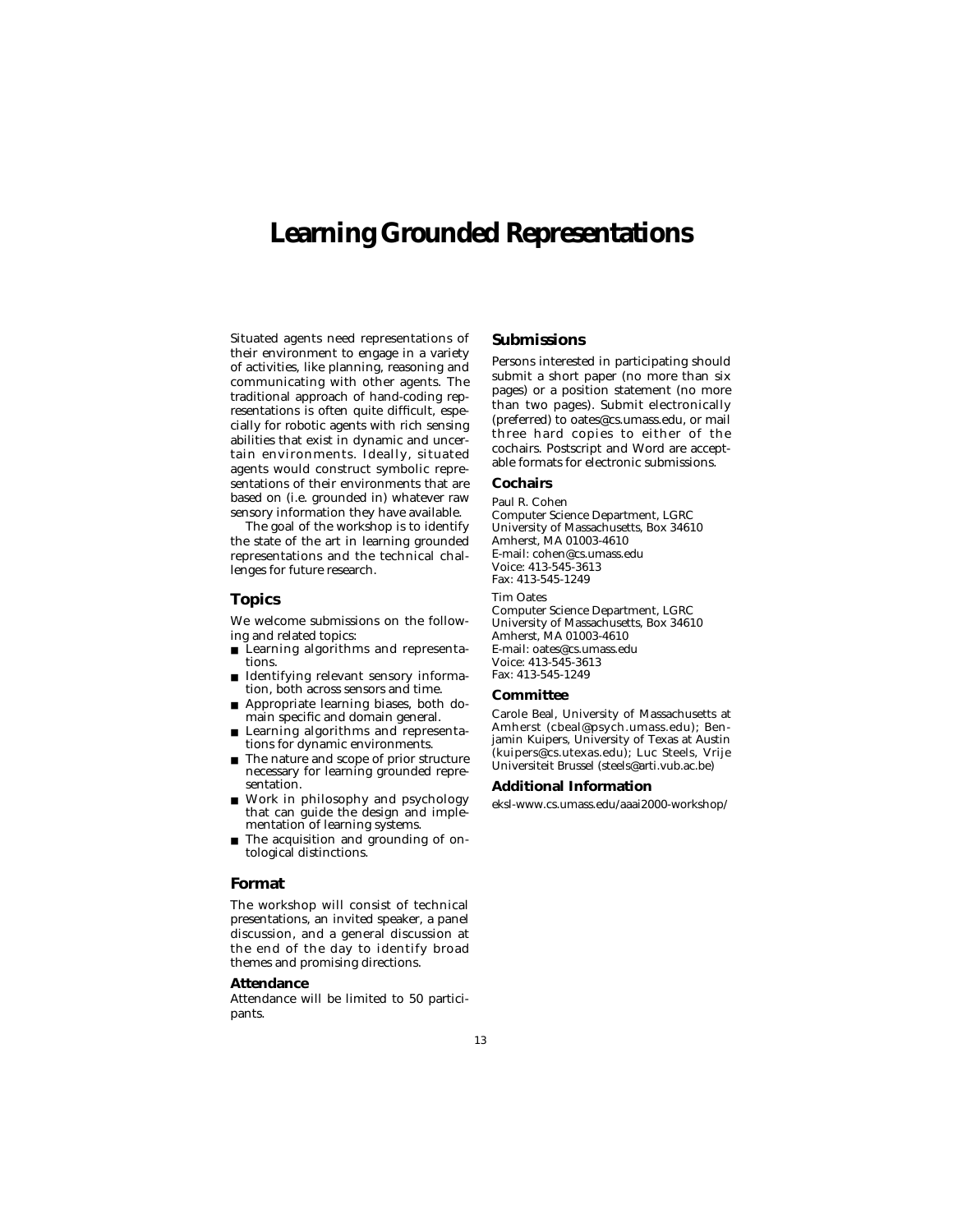# **Learning Statistical Models from Relational Data**

Researchers from a variety of backgrounds (including machine learning, statistics, inductive logic programming, databases, and reasoning under uncertainty) are beginning to develop techniques to learn statistical models from relational data. This work diverges from traditional approaches in these fields that assume data instances are structurally identical and statistically independent or assume that relationships are deterministic. New developments in this area are vital because of the growing interest in mining information in relational databases, object-oriented databases, XML and other structured and semi-structured formats. The workshop will focus on learning models that represent statistical correlations between the properties of related entities directly from relational data.

### **Topics**

- Methods for learning statistical models from heterogeneous, nonindependent samples.
- Non-propositional data representations (including relational and first-order models).
- Efficient techniques for mining relational and semi-structured data.
- Applications of relational data analysis (such as Web mining, counter-terrorism, intrusion detection, collaborative filtering, bioinformatics).

### **Format**

The workshop will include several invited talks and the presentation of some of the contributed papers; there will also be time for discussion.

### **Attendance**

The workshop will be limited to 50 invited participants. To participate, submit either an extended abstract describing research results (see below) or a short statement (1-2 pages) describing your relevant background and interests.

### **Submissions**

Authors are invited to submit an extended abstract on the topics outlined above. Abstracts should emphasize technical research results, either in the form of system capabilities or general findings. Abstracts should be no longer than 4 pages, and follow the AAAI style sheet. Electronic submissions, in PostScript or PDF, should be sent to srl-submit@robotics. stanford.edu. Accepted submissions will be asked to submit a final version (up to 8 pages) of the paper and may be asked to give an oral presentation at the workshop. All papers will be distributed and included in an AAAI Press technical report.

### **Chairs**

Lise Getoor Gates Building, 1A-126 Computer Science Department Stanford University Stanford CA 94305-9010 Voice: 650-725-8784 Fax: 650-725-1449 E-mail: getoor@cs.stanford.edu David Jensen Department of Computer Science 140 Governor's Drive University of Massachusetts Amherst, MA 01003-4610 Voice: 413-545-9677 Fax: 413-545-1249 E-mail: jensen@cs.umass.edu

### **Committee**

Daphne Koller, Stanford University (koller@cs.stanford.edu); Heikki Mannila, Helsinki University/Nokia Research (Heikki.Mannila@hut.fi); Tom Mitchell, Carnegie Mellon University (Tom.Mitchell@cmu.edu); Stephen Muggleton, University of York (stephen@cs.york.ac.uk)

### **Additional Information**

srl-info@robotics.stanford.edu; robotics.stanford.edu/srl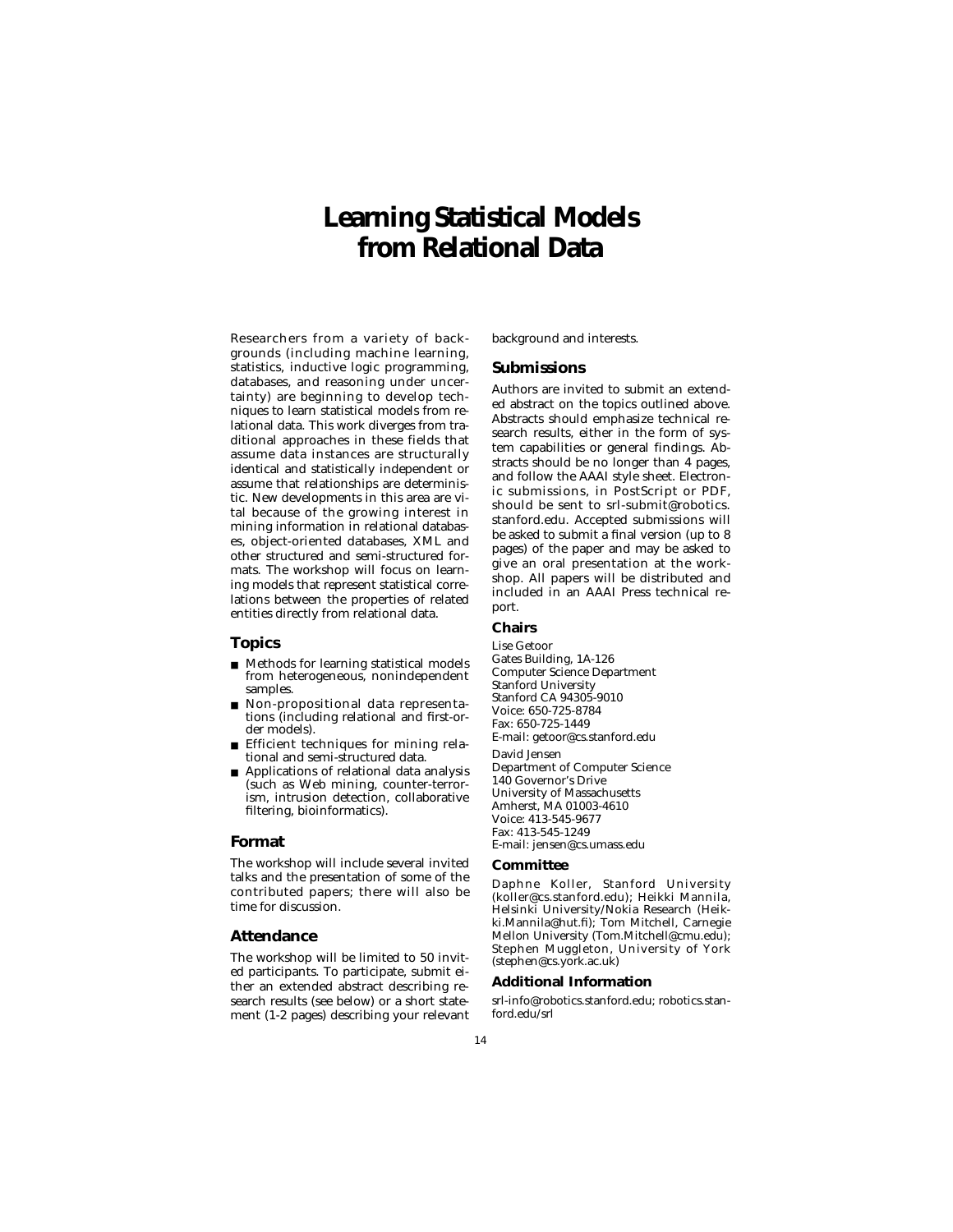# **Leveraging Probability and Uncertainty in Computation**

Recently there has been an increasing interest in approaches based on randomization, probability, and uncertainty to speed up computation and to model resources more realistically. (1) Given that in real world problems computational resources are limited, and the environment is very dynamic, it is important to use flexible, incremental methods that trade off resources for value of information. (2) Probabilistic analysis and empirical studies of the runtime distributions of algorithms have recently been adopted as a better way to characterize algorithm performance. Such studies have improved algorithm design, leading to anytime strategies, and, more generally, methods that combine algorithms into portfolios. (3) There has been considerable success in developing stochastic local search algorithms as well as randomized systematic search methods for solving hard combinatorial problems.

### **Topics**

This workshop will bring together researchers from different areas of AI and Operations Research in order to discuss various topics in randomization, stochastic search techniques, probability analysis of algorithms, flexible computation, and uncertainty. Topics include:<br>■ Utility perspective on a

- Utility perspective on computation and information
- Flexible anytime computation based on utility measures
- Probabilistic analysis and evaluation of stochastic algorithms
- Randomization to improve algorithmic efficiency and robustness
- Design and implementation of randomized algorithms
- Stochastic local search vs. randomized systematic search methods, other stochastic search strategies
- Portfolios of algorithms
- Theoretical results on stochastic algorithms

### **Format**

The workshop will include technical paper presentations, invited talks, and panel discussions.

### **Attendance**

The workshop will be limited to about 40 invited participants. Persons interested in attending should submit either full papers (up to 10 pages) or statement of interest (up to 2 pages). Either technical papers or position papers that describe opportunities and challenges are welcome.

### **Submissions**

Submissions should be in PostScript, PDF, or ascii (only for statement of interest). Submit by e-mailing the URL where the submission can be retrieved (preferred method) or by e-mailing the submission itself to gomes@cs.cornell.edu. Acknowledgements will be sent by March 15th.

### **Cochairs**

Carla P. Gomes, Department of Computer Science, Cornell University, Ithaca, NY 14853. E-mail: gomes@cs.cornell.edu www.cs.cornell.edu/gomes

Holger Hoos, Department of Computer Science, University of British Columbia, Vancouver, BC, V6T 1Z4, Canada. E-mail: hoos@cs.ubc.ca. www.cs.ubc.ca/~hoos

### **Committee**

Dimitris Achiloptas, Microsoft Research; Roberto Bayardo, IBM Research; Tom Dean, Brown Univ.; Ian Gent, U. St. Andrews, UK; Joseph Halpern, Cornell University; Adele Howe, Colorado State Univ.; Henry Kautz, AT&T Research; Eric Horvitz, Microsoft Research; Irina Rish, IBM Research; Stuart Russell, UC Berkeley; Gene Santos, University of Connecticut; Bart Selman, Cornell University; Toby Walsh, University of York, UK.

### **Additional Information**

www.cs.cornell.edu/gomes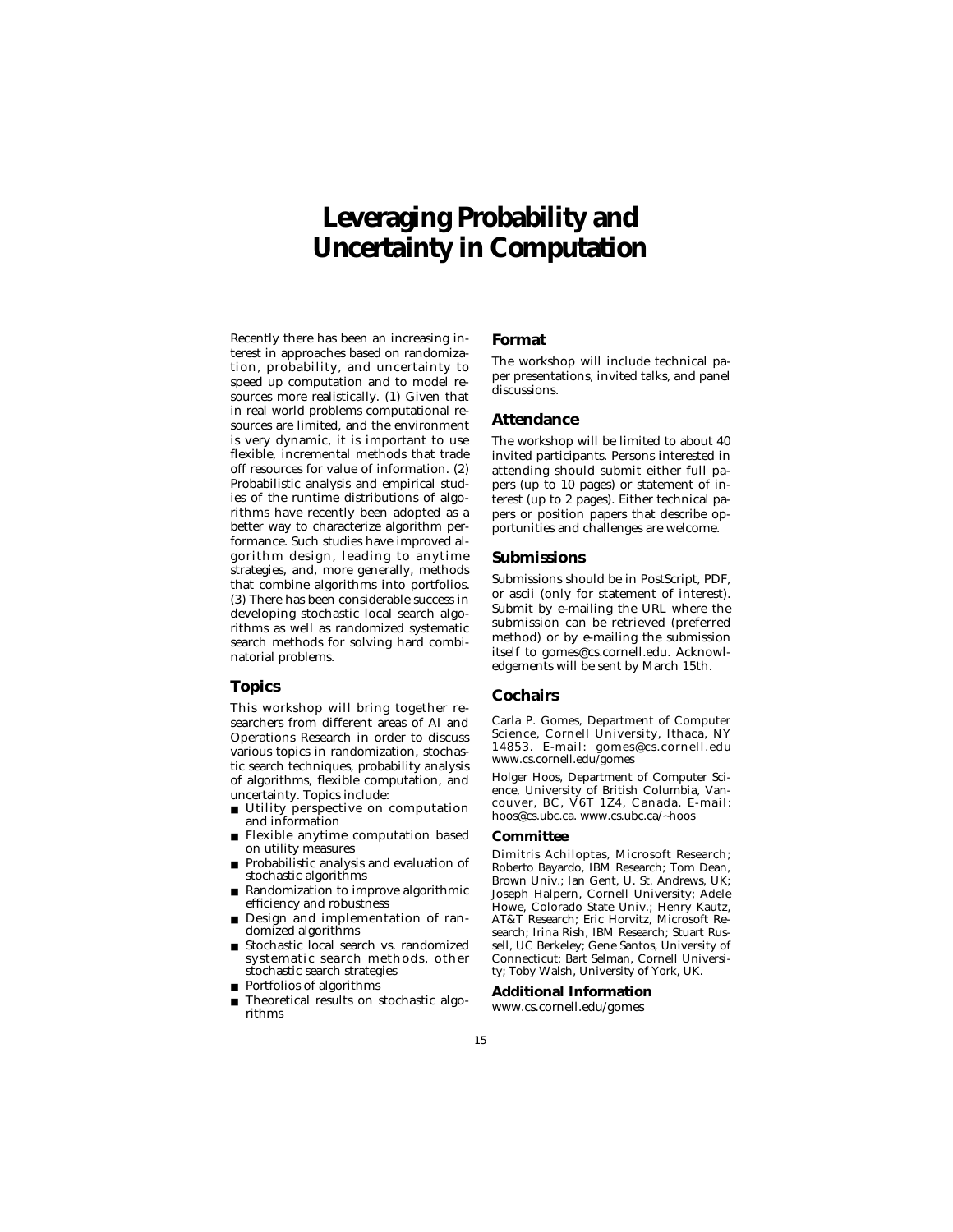# **Mobile Robotic Competition and Exhibition Workshop**

The Ninth Annual AAAI Mobile Robot Competition and Exhibition brings together teams from universities and other research laboratories to compete, and also to demonstrate state-of-the-art research in robotics and AI. The goals of the Competition and Exhibition are to foster the sharing of research ideas and technology; allow research groups to showcase their achievements; encourage students to enter the fields of robotics and AI; and increase awareness of the field.

The Competition and Exhibition comprises four separate events—a judged set of contests, a challenge, the exhibition, and the workshop.

The workshop, which is the final event, brings together all participants of the contest, challenge, and exhibition events to present research results and to exchange lessons learned. The workshop allows the participants to understand and benefit from each others efforts. In addition to presentations, we will hold a panel session to discuss improving the competition and exhibition. While the presentations are limited to participants of the competition and exhibition, AAAI conference attendees are invited to attend the workshop. Attendance will be limited to space available.

In order to publish the latest results of each group, including the actual implementation that ran during the events, the proceedings will be assembled after the workshop. Each group will need to supply a paper of up to 8 pages by 1 September 2,000 for publication in proceedings of the workshop. Papers should be submitted electronically to the e-mail address below.

Teams who receive travel support for participating in the mobile robot competition and exhibition *must* attend and present at the workshop. All other participants will be strongly encouraged to attend and present.

Participants should start by registering

for the contest, challenge or exhibition at the web site listed below. Papers for the workshop will be submitted by the due date to:

Alan C. Schultz, Workshop Chair Intelligent Systems Section - Code 5515 Washington DC 20375-5337 Voice: (202) 767-2684 Fax: (202) 767-3172 E-mail: schultz@aic.nrl.navy.mil

### **Committee**

Lisa Meeden (Swarthmore College, meeden@cs.swarthmore.edu); Marc Bohlen (CMU, bohlen@cs.cmu.edu); Tucker Balch (CMU, trb@cs.cmu.edu); David Kortenkamp (Metrica, david.m.kortenkamp1@jsc.nasa.gov)

#### **Additional Information**

www.aic.nrl.navy.mil/~schultz/aaai2000/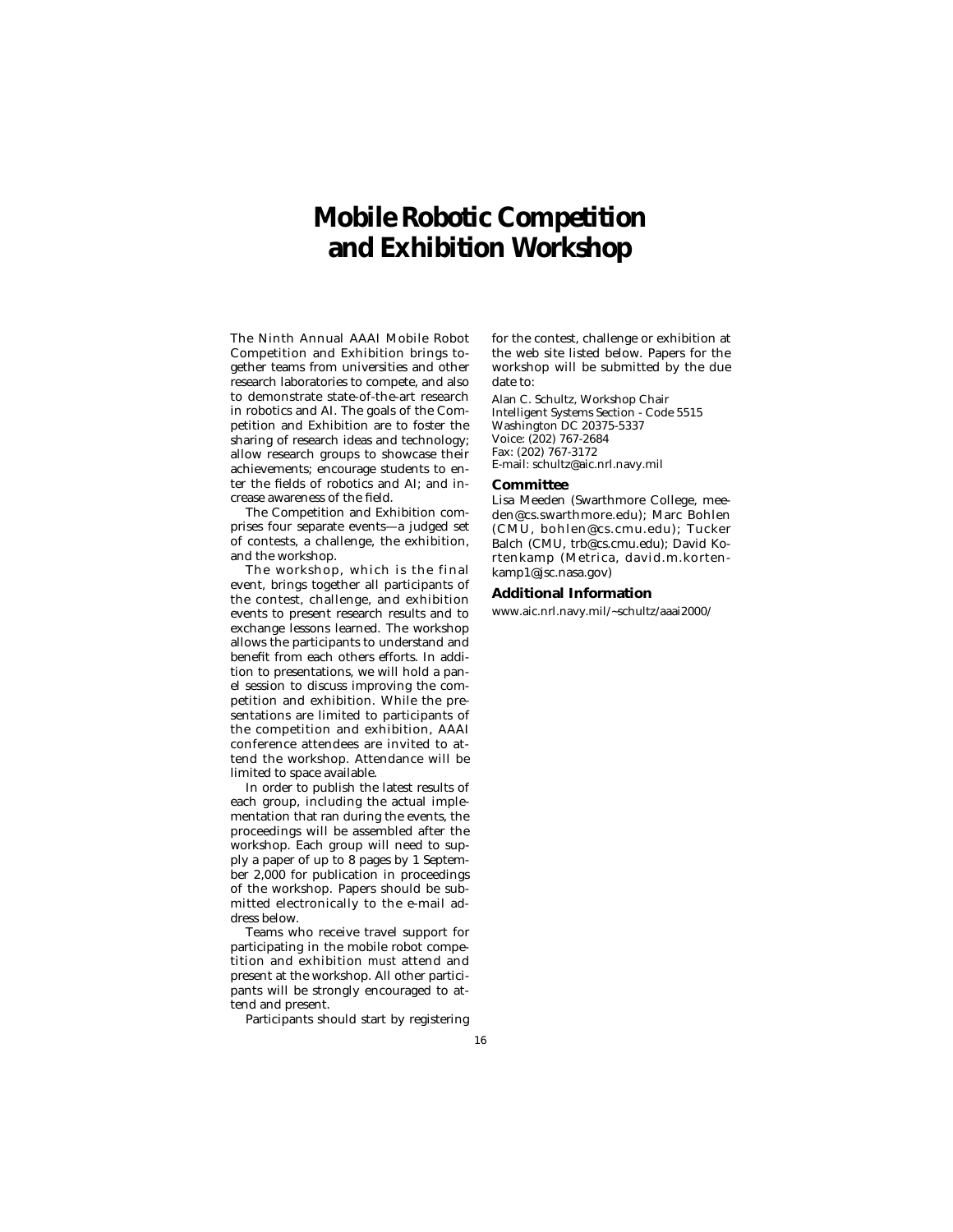# **Modeling Problems in Constraint Programming**

In recent years more and more attention in the constraint programming community has been paid to modeling and solving real-life problems. Both in scientific studies and in industrial projects people have noticed that the way one models a problem can vastly influence the performance of the algorithm solving it. People also noticed that some models do well in combination with one algorithm, while others do well with another. Finding a good model often is a process of trial and error, and little study has been done on what constitutes a good model, or a good combination of a model and an algorithm. In the workshop we intend to focus on exactly these topics.

### **Topics**

The topics of the workshop will include, but will not be limited to CP modeling languages and their influence on modeling and solving problems, real-life applications and the lessons that can be learned, new ways to model certain aspects of a problem, problem modeling using non binary constraints, general methods to remove symmetry in models, theoretical comparisons of different models, computational comparisons of different models.

### **Format**

The workshop will be a one-day meeting. We plan to have one invited talk. The presentations (15 minutes) will be organized into themes. As the whole workshop is aimed at stimulating interaction between the participants, the speakers will be requested to keep that in mind for their presentations. Between the presentations we will reserve time for discussion. The length of the breaks also aims at giving people the opportunity to discuss. Finally we will have a panel and/or general discussion at the end of the day.

### **Attendance**

We invite people to submit a paper describing their work. Based on thess submissions the Organizing Committee will invite maximally 25-50 participants. From the participants approximately 10 will be requested to submit a cameraready paper by April 26, 1999 and to prepare a 15-minute presentation.

### **Submission**

Papers (up to 15 pages) should be sent electronically to one of the contact persons (see below) by March 10, 2000. Electronic submissions using PostScript format are preferred.

Jean-Charles Regin (regin@ilog.fr) ILOG S.A., Les Taissonieres HB2 1681, route des Dolines Sophia Antipolis 06560 Valbonne, France. Voice: +33 4 92 96 61 52 Fax: +33 4 92 96 61 62 Wim Nuijten (nuijten@ilog.fr) ILOG S.A., 9, rue de Verdun BP 85, F-94253 Gentilly Cedex, France Voice: + 33 1 49 08 35 00

Fax: +33 1 49 08 35 10

### **Committee**

Eugene C. Freuder, University of New Hampshire, (ecf@cs.unh.edu); Claude Le Pape, Bouygues Telecom, (clepapeg@bouy guestelecom.fr); Michel Rueher, Universite de Nice-Sophia-Antipolis (rueher@ unice.fr); Barbara Smith, University of Leeds, (bms@scs.leeds.ac.uk); Pascal Van Hentenryck, UCL (pvh@skynet.be)

#### **Additional Information**

www.ilog.fr:8001/AAAI00/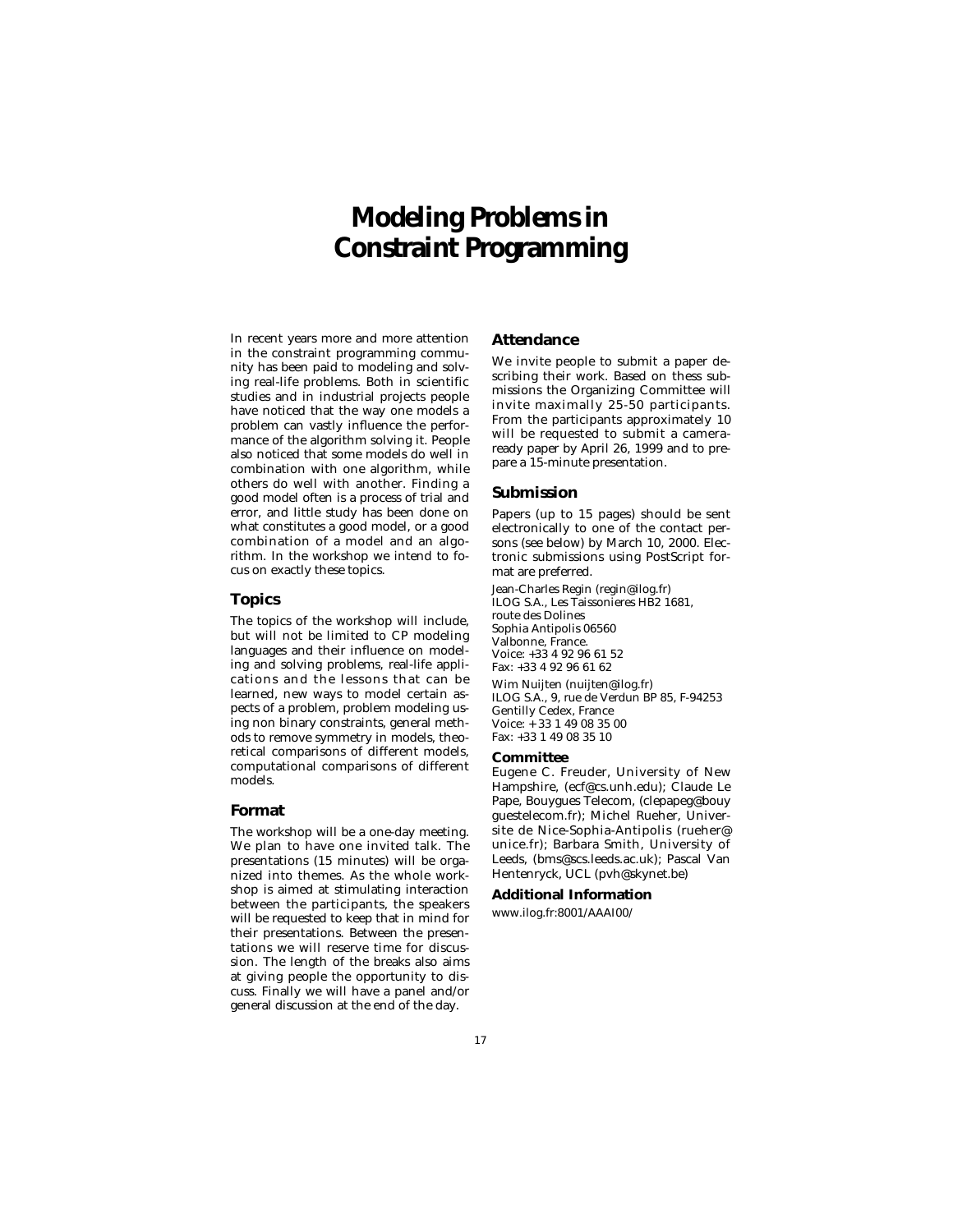# **New Research Problems for Machine Learning**

Most of the recent research in machine learning has focused on a relatively narrow range of issues that enjoyed wide popularity in the last decade or so. This narrow focus has helped the field to explore in depth some of the essential methods and approaches, and has produced results that attracted wide attention to the field. At this stage, however, time may be ripe to start exploring broader issues that remain unaddressed, or have been ignored or considered too difficult to tackle. We find it important for a healthy progress of the field to encourage researchers to start initiatives in new directions. This workshop seeks to bring together scientists who want to discuss, in a one-day, brainstorming workshop, promising directions for future research in machine learning.

### **Topics**

- Representation of knowledge and data
- Novel learning tasks
- New learning scenarios
- Methods to evaluate learning performance
- Advanced applications

### **Format**

Subrata Dasgupta, known for his work in the philosophy of creativity in science and technology, will present a keynote speech. His talk will be followed by three sessions during which the participants will present their ideas in two different forms: *major problems,* where each talk will take 30 minutes including discussion, and *brief suggestions,* taking 10 minutes each, including one or two questions.

### **Attendance**

To ensure a creative atmosphere, the attendance will be limited to 30 participants, most of which are supposed to present a talk.

### **Submissions**

Submissions (3-5 pages) should be sent to Miroslav Kubat, preferably in electronic form as a PostScript file. Submissions should be in line with the AAAI style sheet. The authors should indicate whether they plan a short (10 minutes) or long (30 minutes) presentation.

### **Chairs**

Miroslav Kubat Center for Advanced Computer Studies University of Louisiana at Lafayette P.O. Box 44330, Lafayette, LA 70504-4330 E-mail: mkubat@cacs.usl.edu Voice: 318-482-6606 Fax: 318-482-5791 Tom Mitchell School of Computer Science Carnegie Mellon University 5000 Forbes Avenue, Pittsburgh, PA 15213 E-mail: Tom.Mitchell@cs.cmu.edu Voice: 412-268-2611 Fax: 412-268-5576

#### **Committee**

Miroslav Kubat (mkubat@cacs.usl.edu); Pat Langley (langley@isle.org); Ryszard Michalski (michalski@gmu.edu); Tom Mitchell (Tom.Mitchell@cs.cmu.edu); Katarina Morik (morik@ls8.cs.uni-dortmund.de); Lorenza Saitta (saitta@di.unito.it)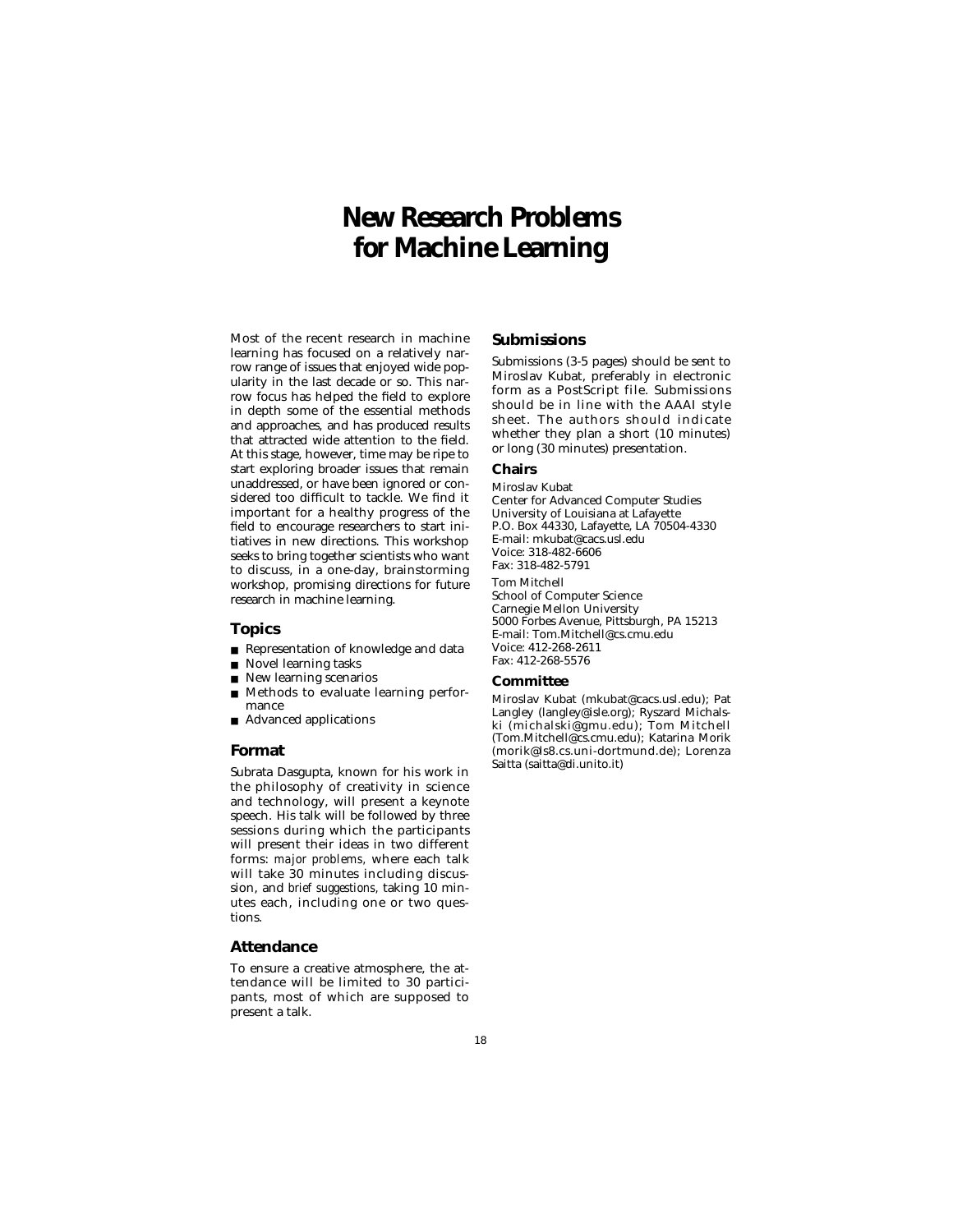# **Parallel and Distributed Search for Reasoning**

This workshop aims at bringing together researchers from various application areas that are interested in performing intelligent search using multiple computing nodes (computers or processors). By intelligent search we mean search that combines general knowledge of the domain with information derived by the search so far, and uses this combined knowledge to decide where to search next. Thus only limited predictions about the search are possible. But a search procedure that will be parallelized is usually required to be simple and predictable.

Nevertheless, in the last few years several systems have been developed that achieve the combined benefits of using several computing nodes and intelligent search. Although each system uses different domain-specific knowledge, certain types of knowledge and certain parallelization and distribution concepts can be identified and they are usable for several application domains.

As a result of this workshop we hope to achieve a better understanding of the kinds of applications and knowledge that are well-suited for certain parallelization and distribution concepts and to characterize the basic components of such concepts.

### **Topics**

- Parallelization and distribution concepts for learning, planning and scheduling, deduction
- Cooperation concepts for search systems
- Partitioning of problems
- Limiting information exchange
- Configuring parallel search systems
- Adaptation in distributed search systems

### **Format**

The workshop will be a mixture of invited talks, submitted presentations and an open discussion with regard of our intended results.

### **Submissions**

Interested researchers are asked to submit either a paper (5 pages in AAAI format) or a brief statement of interest electronically to denzinge@informatik.uni-kl.de (see the web page). Some papers will be selected for presentation at the workshop, based on overall quality and to achieve a broad representation of the diverse application areas and general concepts. Submitted papers will also be selected for inclusion both in the working notes to be distributed at the workshop and in a AAAI technical report, which will allow the work to be distributed after the workshop and to be cited. The organizers also intend to pursue a formal publication arising from the workshop.

### **Committee**

Joerg Denzinger (chair), Uni Kaiserslautern (denzinge@informatik.uni-kl.de); Yasuhiko Kitamura, Osaka City University (kitamura@info.eng.osaka-cu.ac.jp); Eugene Santos Jr., University of Connecticut (eugene@engr.uconn.edu); Bruce Spencer, University of New Brunswick (bspencer@unb.ca)

### **Additional Information**

agent.informatik.uni-kl.de/denzinge/aaaiws.html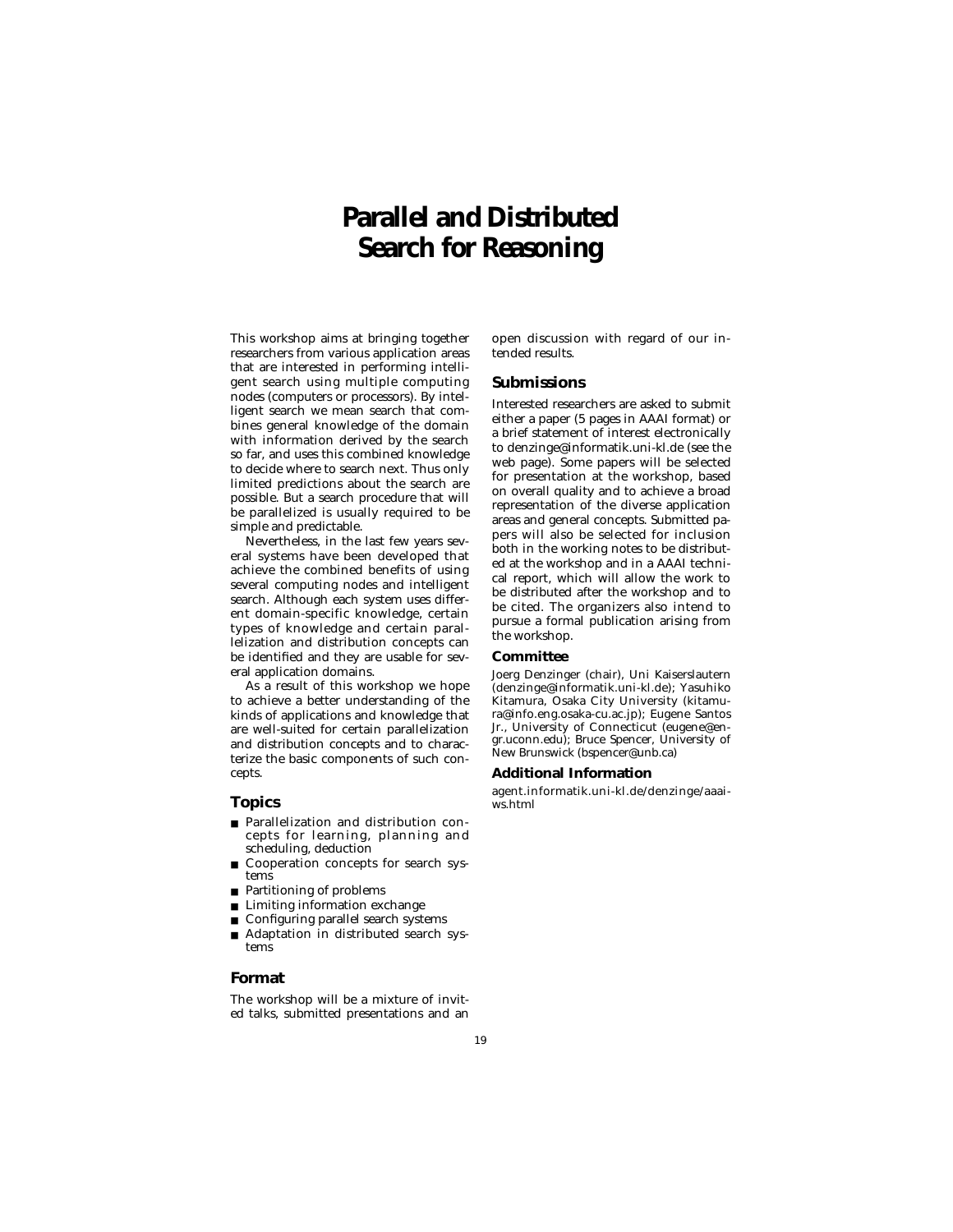# **Representational Issues for Real-World Planning Systems**

In recent years, the AI planning community has begun the transition from artificial problems to realistic applications in space, industrial, and military domains. One lesson from this transition is that successful real-world planning systems require much more than fully automated plan generation.

Plans are created to be executed, often in highly dynamic environments; as such, it is essential for plans to be readily adaptable, possibly in the face of strict deadlines. Interactive and mixed-initiative modalities are preferred by many user communities. The availability of tools to support development of planning knowledge bases and their ongoing maintenance is critical for user acceptance. Users generally want more than one plan that meets their requirements, preferring to have assistance in generating and managing such options. Integration with other systems and knowledge bases is essential, as is the ability for users to comprehend the content and rationale underlying plans.

This workshop will bring together researchers and practitioners interested in representational issues for this broader model of planning systems. While there is a rich body of research on core representations for actions and causality, little attention has been paid to the representational requirements needed to support planning-related activities that lie outside basic plan generation.

Discussions will be driven by the following fundamental questions: What information needs to be represented beyond basic models of actions and causality? How can the expressiveness/efficiency trade-off be addressed? How can required knowledge be obtained and maintained? How can systems be made robust in the face of incomplete or incorrect knowledge?

### **Topics**

- Mixed-initiative planning, scheduling, and control;
- Knowledge acquisition and modeling;
- Plan management;
- Resource-constrained planning and scheduling;
- Execution, monitoring, and repair.

### **Submissions**

Each submission should consist of a description of relevant work (no more than 6 pages) or a one to three page proposal of major discussion issues and topics of particular relevance to the authors' work and the themes of the workshop.

Submissions should be sent by e-mail in PDF format to:

Yolanda Gil Information Sciences Institute/USC 4676 Admiralty Way, Suite 1001 Marina del Rey, CA 90292 Voice: (310) 822-1511 Fax: (310) 822-0751 E-mail: gil@isi.edu

### **Committee**

Yolanda Gil (cochair), USC/Information Sciences Institute (gil@isi.edu); David Musliner, Technology (musliner@htc.honeywell.com); Karen Myers (cochair), SRI International (myers@ ai.sri.com); Kanna Rajan, NASA Ames Research Center (kanna@ptolemy.arc.nasa. gov); Steve Ray, National Institute of Standards and Technology (ray@nist.gov).

### **Additional Information**

www.isi.edu/~gil/aaai99-planning-workshop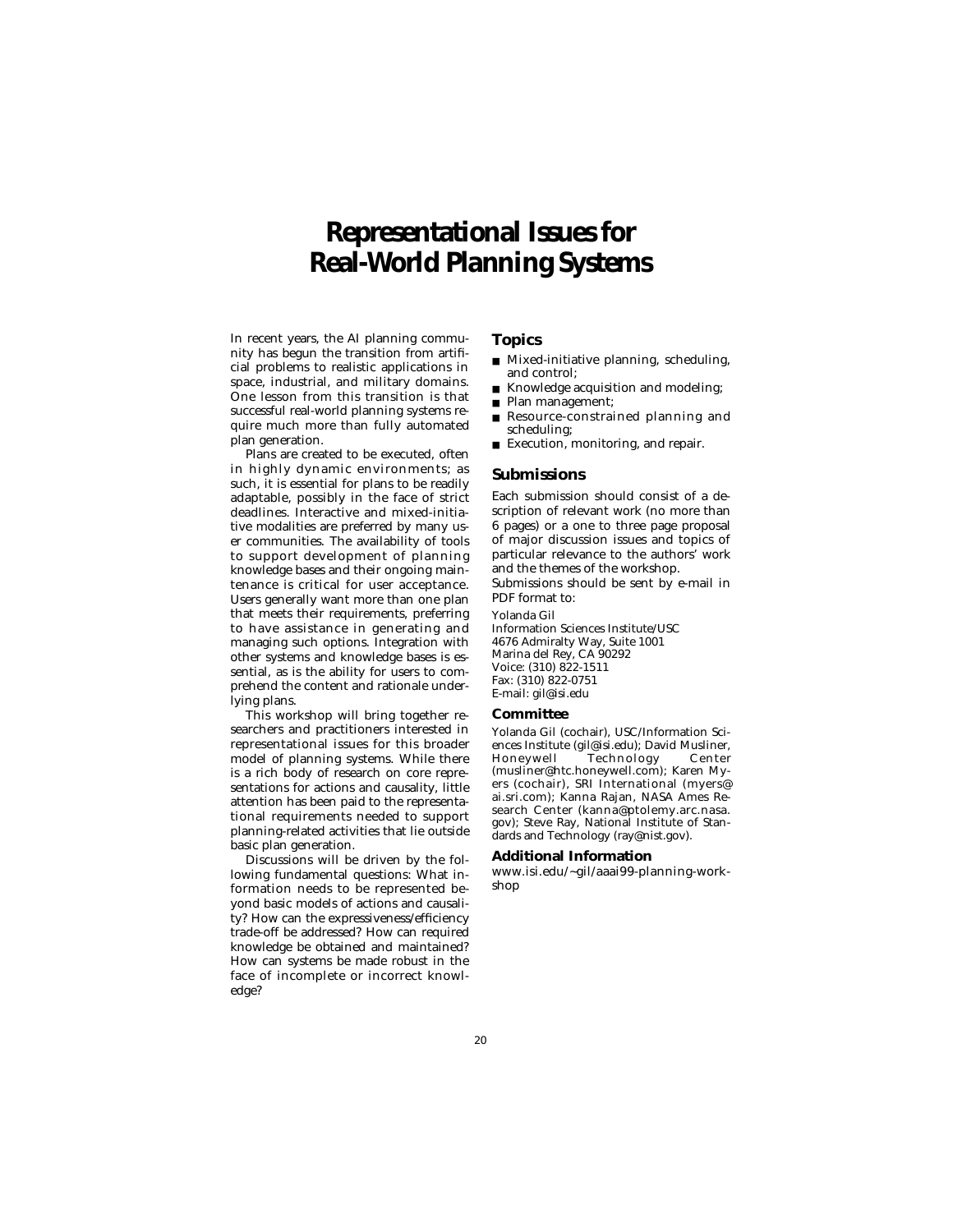### **Spatial and Temporal Granularity**

The main purpose of this workshop is to bring together active researchers in AI, databases and geographic information science to explore major trends and key issues in the field of spatial and temporal granularity. Providing and relating spatial and/or temporal representations at different grain levels of the same reality is an important research theme in all of these areas, and a major requirement for many applications. The inherent abstraction power of the granularity concept has been successfully exploited in several application domains, including temporal and spatial reasoning, hierarchical planning, natural language understanding, temporal database design, database interoperability, data mining, medical informatics, image processing, hierarchical reasoning in GIS, real-time system specification and verification.

### **Topics**

The workshop will address several issues from the perspectives of the different research communities:

*Ontological issues* (What is granularity? Which are the relationships between temporal and spatial granularities? Which are the relationships between qualitative and quantitative models of granularity? How many granularity levels—finitely versus infinitely many should be considered? Are spatial and temporal granularity levels task dependent? Are they correlated to application domains?);

*Representational/expressiveness issues* (expressibility of spatial/temporal properties; formal languages and corresponding classes of captured granularity structures);

*Semantic issues* (for example, how to convert information across different granularities?);

*Reasoning issues* (How to refine temporal/spatial reasoning techniques to work in a multi-granularity context? How to exploit granularity to improve the efficiency of temporal/spatial reasoning?);

*System integration issues* (How to integrate specialized reasoning tools to deal with real-world domains and applications?).

### **Format**

The workshop will be conducted as a combination of paper presentations, a panel session and an invited talk.

### **Attendance**

Attendance will be limited to 40 people and will be by invitation based on the review process of submitted papers.

### **Submissions**

Electronic submissions of extended abstracts (6 pp.) or position papers (3 pp.) are solicited in PDF or PostScript format, formatted using the standard AAAI guidelines, and sent to stgran-ws@tizero. usr.dsi.unimi.it.

### **Cochairs**

Claudio Bettini, DSI, Università di Milano, via Comelico 39, I-20135 Milano, Italy. Voice: (+39) 0255006281 (bettini@dsi.unimi.it) Angelo Montanari, Università di Udine, Via delle Scienze 206, I-33100 Udine, Italy. Voice: (+39) 0432558477 (montana@ dimi.uniud.it)

### **Committee**

Claudio Bettini, Università di Milano; Max J. Egenhofer, University of Maine; Jerome Euzenat, INRIA Rhone-Alpes; Andrew U. Frank, Technical University of Vienna; Udo Hahn, Universitaet Freiburg; Pat Hayes, University of West Florida; Benjamin J. Kuipers, University of Texas at Austin; Angelo Montanari, Università di Udine; X. Sean Wang, George Mason University; Jef Wijsen, Universite' de Mons-Hainaut

#### **Additional Information**

homes.dsi.unimi.it/~bettini/stgran-ws